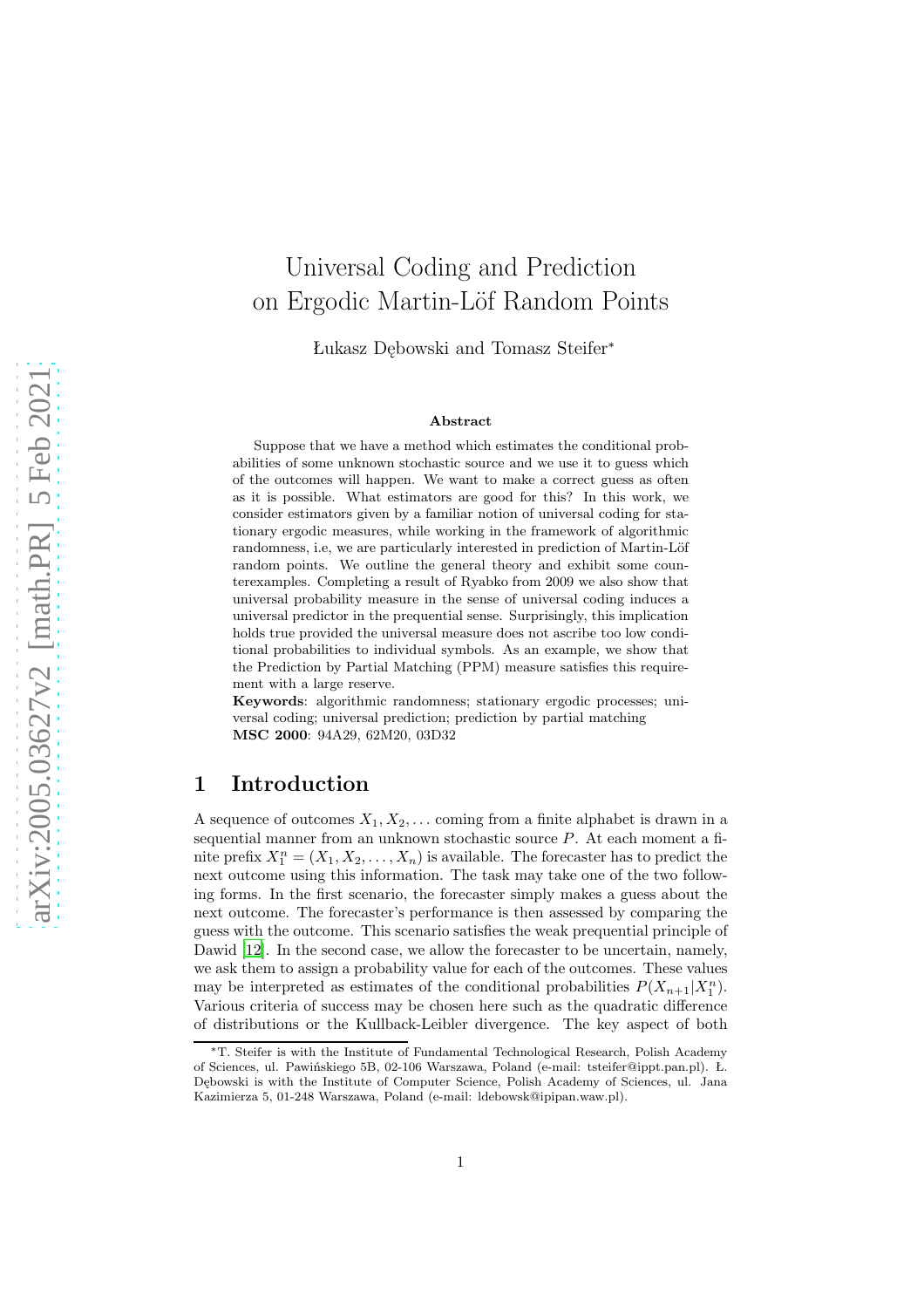problems is that we assume limited knowledge about the true probabilities governing the process that we want to forecast. Thus, an admissible solution should achieve the optimal results for an arbitrary process from some general class. For clarity, term "universal predictor" will be used to denote the solution of guessing the outcome, while the solution of estimation of probabilities will be referred to as "universal estimator", "universal measure", or "universal code" depending on the exact meaning.

In the literature, it is frequently assumed without explanation that universal predictors and universal estimators reduce to another in some way. Such simplification is not without a rationale. It is known that for a fixed stochastic source  $P$ , the optimal prediction is given by the predictor induced by  $P$ , i.e., the informed scheme which predicts the outcome with the largest conditional probability  $P(X_{n+1}|X_1^n)$  [\[1\]](#page-20-0). In particular, a good universal estimator should induce a good universal predictor. That being said, the devil is hidden in the details such as what is meant by a "good" universal code, measure, estimator, or predictor.

In this paper, we will assume that the unknown stochastic source  $P$  lies in the class of stationary ergodic measures. Moreover, we are concerned with universal measures which are universal in the information-theoretic sense of universal coding, i.e., the rate of Kullback-Leibler divergence of the estimate and the true measure P vanishes for any stationary ergodic measure. As for universal predictors, we assume that the rate of correct guesses is equal to the respective rate for the predictor induced by measure  $P$ . In this setting, a universal measure need not belong to the class of stationary ergodic measures and can be computable, which makes the problem utterly practical. Our framework should be contrasted with universal prediction à la Solomonoff for left-c.e. semimeasures where the universal semimeasure belongs to the class and is not computable [\[42\]](#page-23-0). In general, existence of a universal measure for an arbitrary class of probability measures can be linked to separability of the considered class [\[40\]](#page-23-1).

Now, we can ask the question whether a universal measure in the above sense of universal coding induces a universal predictor. Curiously, this simple question has not been unambiguously answered in the literature, although a host of related propositions were compiled by Suzuki [\[45](#page-23-2)] and Ryabko [\[36,](#page-22-0) [37\]](#page-22-1), see also [\[38\]](#page-22-2). It was shown by Ryabko [\[37\]](#page-22-1), see also [\[38](#page-22-2)], that the expected value of the average absolute difference between the conditional probability for a universal measure and the true value  $P(X_{n+1}|X_1^n)$  converges to zero almost surely for any stationary ergodic measure  $P$ . Ryabko [\[37](#page-22-1)] showed also that there exists a universal measure that induces a universal predictor. As we argue in this paper, this result does not solve the general problem.

Completing works [\[45](#page-23-2), [36,](#page-22-0) [37\]](#page-22-1), in this paper we will show that any universal measure  $R$  in the sense of universal coding that additionally satisfies a uniform bound

<span id="page-1-0"></span>
$$
-\log R(X_{n+1}|X_1^n) \le \epsilon_n \sqrt{n/\ln n}, \quad \lim_{n \to \infty} \epsilon_n = 0 \tag{1}
$$

induces a universal predictor, indeed. On our way, we will use the Breiman ergodic theorem [\[7](#page-21-1)] and the Azuma inequality for martingales with bounded increments [\[3\]](#page-20-1), which is the source of condition [\(1\)](#page-1-0). It is left open whether this condition is necessary. Fortunately, condition [\(1\)](#page-1-0) is satisfied by reasonable universal measures such as the Prediction by Partial Matching (PPM) measure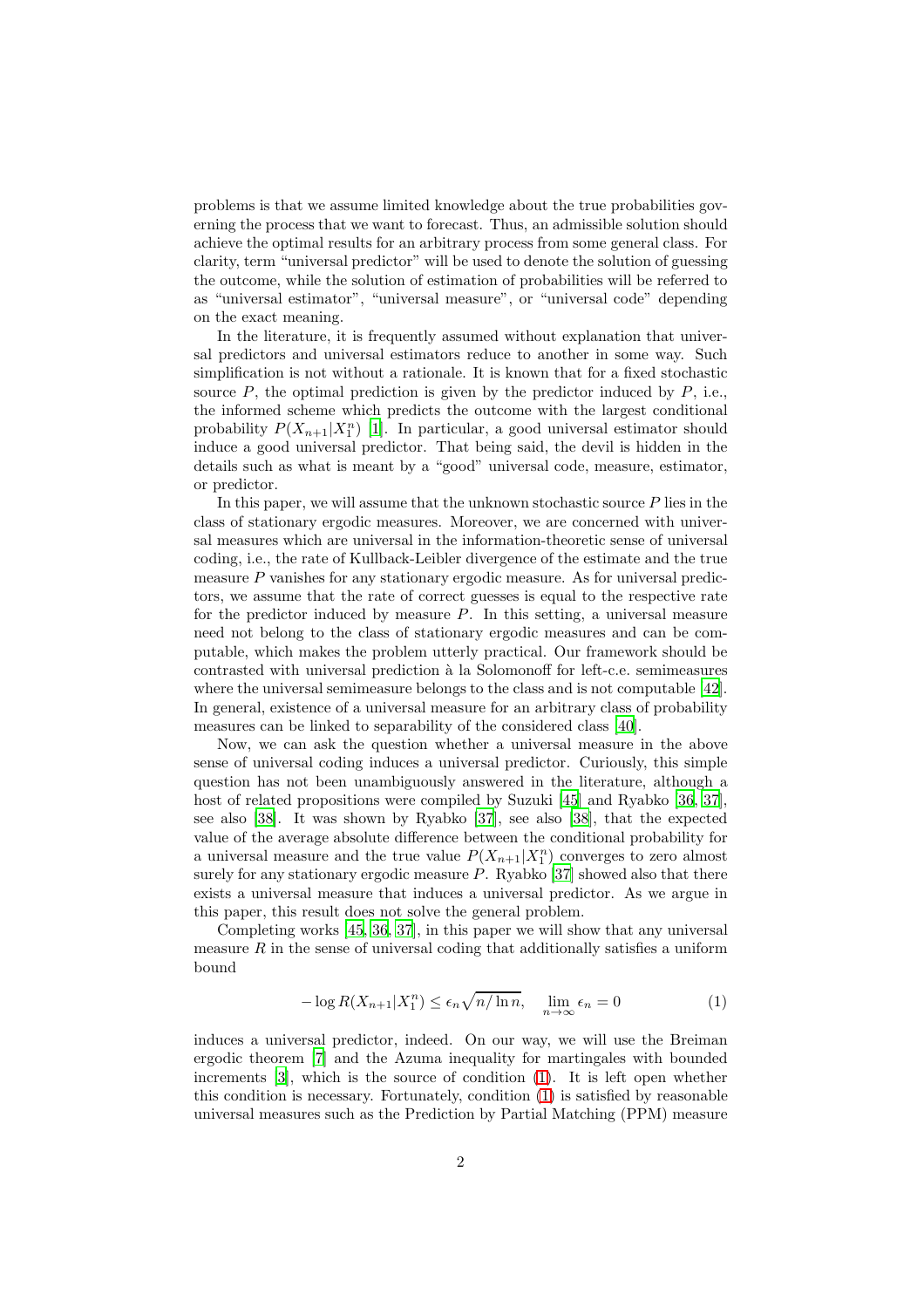[\[10,](#page-21-2) [39,](#page-22-3) [36\]](#page-22-0), which we also show in this paper. It may be interesting to exhibit universal measures for which this condition fails. There is a large gap between bound [\(1\)](#page-1-0) and the respective bound for the PPM measure, which begs for further research.

To add more weight and to make the problem interesting from a computational perspective, we consider this topic in the context of algorithmic randomness and we seek for effective versions of probabilistic statements. Effectivization is meant as the research program of reformulating almost sure statements into respective statements about algorithmically random points, i.e., algorithmically random infinite sequences. Any plausible class of random points is of measure one, see [\[18\]](#page-21-3), and the effective versions of theorems substitute phrase "almost surely" with "on all algorithmically random points". Usually, randomness in the Martin-Löf sense is the desired goal [\[31\]](#page-22-4). In many cases, the standard proofs are already constructive, effectivization of some theorems asks for developing new proofs, but sometimes the effective versions are false.

In this paper, we will successfully show that the algorithmic randomness theory is mature enough to make the theory of universal coding and prediction for stationary ergodic sources effective in the Martin-Löf sense. The main keys to this success are: the framework for randomness with respect to uncomputable measures by Reimann and Slaman [\[34,](#page-22-5) [35\]](#page-22-6), the effective Birkhoff ergodic theorem [\[47,](#page-23-3) [6,](#page-20-2) [21\]](#page-21-4), generalized by us to the version resembling Breiman's ergodic theorem [\[7\]](#page-21-1), and an effective Azuma theorem, which follows from a result of Solovay (unpublished, see [\[18](#page-21-3)])—which we call here the effective Borel-Cantelli lemma and the Azuma inequality [\[3\]](#page-20-1). As a little surprise there is also a negative result concerning universal forward estimators—Theorem [9.](#page-14-0) Not everything can be made effective.

The organization of the paper is as follows. In Section [2,](#page-2-0) we discuss preliminaries: notation (Subsection [2.1\)](#page-2-1), stationary and ergodic measures (Subsection [2.2\)](#page-3-0), algorithmic randomness (Subsection [2.3\)](#page-3-1), and some known effectivizations (Subsection [2.4\)](#page-5-0). Section [3](#page-7-0) contains main results concerning: universal coding (Subsection [3.1\)](#page-7-1), universal prediction (Subsection [3.2\)](#page-9-0), universal predictors induced by universal backward estimators (Subsection [3.3\)](#page-11-0) and by universal codes (Subsection [3.4\)](#page-15-0), as well as the PPM measure (Subsection [3.5\)](#page-18-0), which constitutes a simple example of a universal code and a universal predictor.

## <span id="page-2-0"></span>**2 Preliminaries**

In this section we familiarize the readers with our notation, we recall the concepts of stationary and ergodic measures, we discuss various sorts of algorithmic randomness, and we recall known facts from the effectivization program.

#### <span id="page-2-1"></span>**2.1 Notation**

Throughout this paper, we consider the standard measurable space  $(\mathbb{X}^{\mathbb{Z}}, \mathcal{X}^{\mathbb{Z}})$ of two-sided infinite sequences over a finite alphabet  $X = \{a_1, \ldots, a_D\}$ , where  $D > 2$ . (Occasionaly, we also apply the space of one-sided infinite sequences  $(X^{\overline{\mathbb{N}}}, \mathcal{X}^{\mathbb{N}})$ .) The points of the space are (infinite) sequences  $x = (x_i)_{i \in \mathbb{Z}} \in \mathbb{X}^{\mathbb{Z}}$ . We also denote (finite) strings  $x_j^{\overline{k}} = (x_i)_{j \leq i \leq k}$ , where  $x_j^{j-1} = \lambda$  equals the empty string. By  $\mathbb{X}^* = \bigcup_{n \geq 0} \mathbb{X}^n$  we denote the set of strings of an arbitrary length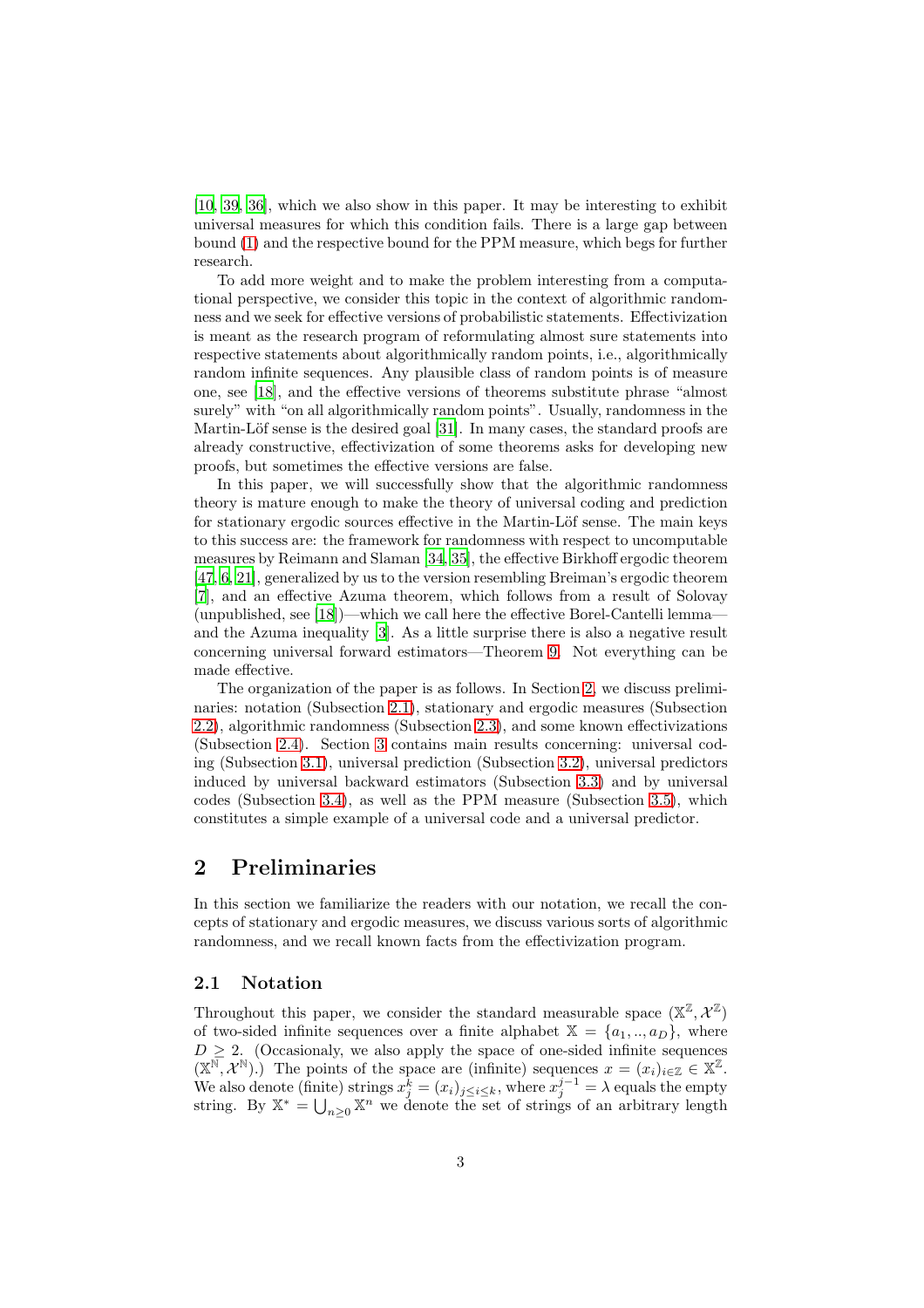including the singleton  $\mathbb{X}^0 = {\lambda}$ . We use random variables  $X_k((x_i)_{i \in \mathbb{Z}}) := x_k$ . Having these, the  $\sigma$ -field  $\mathcal{X}^{\mathbb{Z}}$  is generated by cylinder sets  $(X_{-|\sigma|+1}^{|\tau|} = \sigma \tau)$  for all  $\sigma, \tau \in \mathbb{X}^*$ . We tacitly assume that P and R denote probability measures on  $(\mathbb{X}^{\mathbb{Z}}, \mathcal{X}^{\mathbb{Z}})$ . For any probability measure P, we use the shorthand notations  $P(x_1^n) := P(X_1^n = x_1^n)$  and  $P(x_j^n | x_1^{j-1}) := P(X_j^n = x_j^n | X_1^{j-1} = x_1^{j-1})$ . Notation  $\log x$  denotes the binary logarithm, whereas  $\ln x$  is the natural logarithm.

#### <span id="page-3-0"></span>**2.2 Stationary and ergodic measures**

Let us denote the measurable shift operation  $T((x_i)_{i\in\mathbb{Z}}) := (x_{i+1})_{i\in\mathbb{Z}}$  for twosided infinite sequences  $(x_i)_{i\in\mathbb{Z}} \in \mathbb{X}^{\mathbb{Z}}$ .

**Definition 1** (stationary measures). A probability measure P on  $(\mathbb{X}^{\mathbb{Z}}, \mathcal{X}^{\mathbb{Z}})$  is *called stationary if*  $P(T^{-1}(A)) = P(A)$  *for all events*  $A \in \mathcal{X}^{\mathbb{Z}}$ .

**Definition 2** (ergodic measures). A probability measure P on  $(\mathbb{X}^{\mathbb{Z}}, \mathcal{X}^{\mathbb{Z}})$  is called *ergodic if for each event*  $A \in \mathcal{X}^{\mathbb{Z}}$  *such that*  $T^{-1}(A) = A$  *we have either*  $P(A) = 1$ *or*  $P(A) = 0$ *.* 

The class of stationary ergodic probability measures has various nice properties guaranteed by the collection of fundamental results called ergodic theorems. Typically stationary ergodic measures are not computable (e.g., consider independent biased coin tosses with a common uncomputable bias) but they allow for computable universal coding and prediction on algorithmically random points, as it will be explained in Section [3.](#page-7-0)

### <span id="page-3-1"></span>**2.3 Sorts of randomness**

Now let us discuss some computability notions. In the following, *computably enumerable* is abbreviated as *c.e.* Given a real r, the set  $\{q \in \mathbb{Q} : q < r\}$  is called the left cut of  $r$ . A real function  $f$  with arguments in a countable set is called computable or left-c.e. respectively if the left cuts of  $f(\sigma)$  are uniformly computable or c.e. given an enumeration of  $\sigma$ . For an infinite sequence  $s \in \mathbb{X}^{\mathbb{Z}}$ , we say that real functions  $f$  are  $s$ -computable or  $s$ -left-c.e. if they are computable or left-c.e. with oracle s. Similarly, for a real function f taking arguments in  $\mathbb{X}^{\mathbb{Z}}$ , we will say that f is s-computable or s-left-c.e. if left cuts of  $f(x)$  are uniformly computable or c.e. with oracles  $x \oplus s := (..., x_{-1}, s_{-1}, x_0, s_0, x_1, s_1, ...).$  This induces in effect s-computable and s-left-c.e. random variables on  $(\mathbb{X}^{\mathbb{Z}}, \mathcal{X}^{\mathbb{Z}})$ .

For stationary ergodic measures, we need a definition of algorithmically random points with respect to an arbitrary, i.e., not necessarily computable probability measure on  $(X^{\mathbb{Z}}, \mathcal{X}^{\mathbb{Z}})$ . A simple definition thereof was proposed by Reimann [\[34\]](#page-22-5) and Reimann and Slaman [\[35\]](#page-22-6). This definition is equivalent to earlier approaches by Levin  $[28, 29, 30]$  $[28, 29, 30]$  $[28, 29, 30]$  and Gács  $[22]$  as shown by Day and Miller [\[13\]](#page-21-6) and we will use it since it leads to straightforward generalizations of the results in Section [2.4.](#page-5-0) The definition is based on measure representations. Let  $\mathcal{P}(\mathbb{X}^{\mathbb{Z}})$  be the space of probability measures on  $(\mathbb{X}^{\mathbb{Z}}, \mathcal{X}^{\mathbb{Z}})$ . A measure  $P \in \mathcal{P}(\mathbb{X}^{\mathbb{Z}})$  is called s-computable if real function  $(\sigma, \tau) \mapsto P(X_{-|\sigma|+1}^{|\tau|} = \sigma\tau)$  is s-computable. Similarly, a representation function is a function  $\rho : \mathbb{X}^{\mathbb{Z}} \to \mathcal{P}(\mathbb{X}^{\mathbb{Z}})$ such that real function  $(\sigma, \tau, s) \mapsto \rho(s)(X_{-|\sigma|+1}^{|\tau|} = \sigma\tau)$  is computable. Subsequently, we say that an infinite sequence  $s \in \mathbb{X}^{\mathbb{Z}}$  is a representation of measure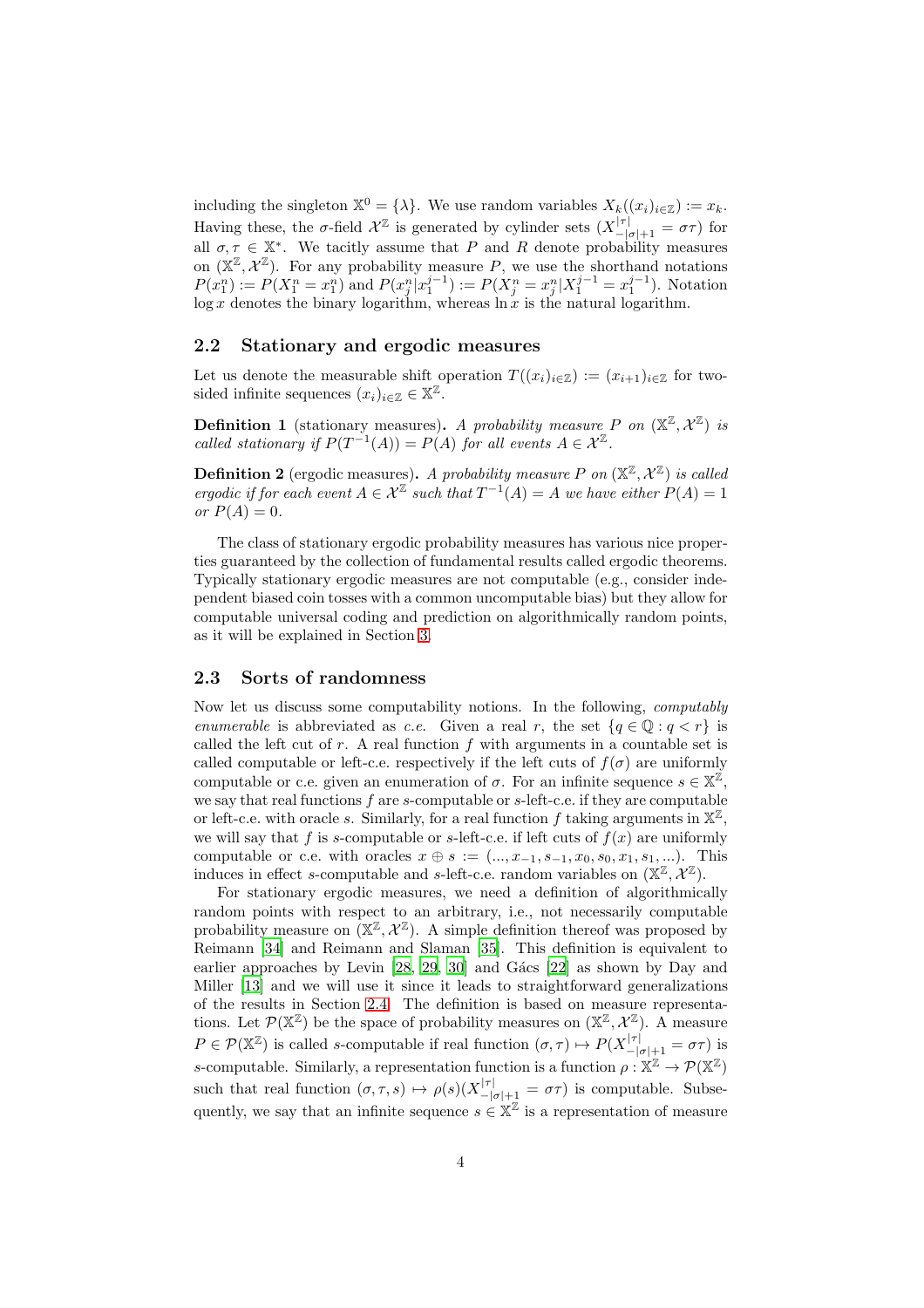P if there exists a representation function  $\rho$  such that  $\rho(s) = P$ . We note that any measure  $P$  is s-computable for any representation  $s$  of  $P$ .

We will consider two important sorts of algorithmically random points: Martin-Löf or 1-random points and weakly 2-random points with respect to an arbitrary stationary ergodic measure P on  $(\mathbb{X}^{\mathbb{Z}}, \mathcal{X}^{\mathbb{Z}})$ . Note that the following notions are typically defined for one-sided infinite sequences over the binary alphabet and computable measures  $P$ . In the following parts of this paper, let an infinite sequence  $s \in \mathbb{X}^{\mathbb{Z}}$  be a representation of measure P.

**Definition 3.** *A collection of events*  $U_1, U_2, \ldots \in \mathcal{X}^{\mathbb{Z}}$  *is called uniformly s-c.e. if and only if there is a collection of sets*  $V_1, V_2, \ldots \subset \mathbb{X}^* \times \mathbb{X}^*$  such that

$$
U_i = \left\{ x \in \mathbb{X}^{\mathbb{Z}} : \exists (\sigma, \tau) \in V_i : x_{-|\sigma|+1}^{|\tau|} = \sigma \tau \right\}
$$

*and sets*  $V_1, V_2, \ldots$  *are uniformly s-c.e.* 

**Definition 4** (Martin-Löf test). *A uniformly s-c.e. collection of events*  $U_1, U_2, \ldots \in \mathcal{X}^{\mathbb{Z}}$  is called a Martin-Löf  $(s, P)$ -test if  $P(U_n) \leq 2^{-n}$  for every  $n \in \mathbb{N}$ .

**Definition 5** (Martin-Löf or 1-randomness). *A point*  $x \in \mathbb{X}^{\mathbb{Z}}$  *is called Martin-L¨of* (s, P)*-random or* 1*-*(s, P)*-random if for each Martin-L¨of* (s, P)*-test*  $U_1, U_2, \ldots$  we have  $x \notin \bigcap_{i \geq 1} U_i$ . A point is called Martin-Löf P-random or 1*-*P*-random if it is* 1*-*(s, P)*-random for some representation* s *of* P*.*

Subsequently, an event  $C \in \mathcal{X}^{\mathbb{Z}}$  is called a  $\Sigma_2^0(s)$  event if there exists a uniformly s-c.e. sequence of events  $U_1, U_2, \ldots$  such that  $\mathbb{X}^{\mathbb{Z}} \setminus C = \bigcap_{i \geq 1} U_i$ .

**Definition 6** (weak 2-randomness). *A point*  $x \in \mathbb{X}^{\mathbb{Z}}$  *is called weakly* 2*-*(*s*, *P*)*random if* x *is contained in every*  $\Sigma_2^0(s)$  *event* C *such that*  $P(C) = 1$ *.* A point is *called weakly* 2*-*P*-random if it is weakly* 2*-*(s, P)*-random for some representation* s *of* P*.*

The sets of weakly 2-random points are strictly smaller than the respective sets of 1-random points, see [\[18](#page-21-3)].

In general, there is a whole hierarchy of algorithmically random points, such as (weakly) *n*-random points, where *n* runs over natural numbers. For our purposes, however, only 1-random points and weakly 2-random points matter since the following proposition sets the baseline for effectivization:

<span id="page-4-0"></span>**Proposition 1** (folklore). Let  $Y_1, Y_2, \ldots$  be a sequence of uniformly s*computable random variables.* If limit  $\lim_{n\to\infty} Y_n$  *exists* P-almost surely, *then it exists on all weakly* 2*-*(s, P)*-random points.*

The above proposition is obvious since the set of points on which limit  $\lim_{n\to\infty} Y_n$  exists is a  $\Sigma_2^0(s)$  event. The effectivization program aims to strengthen the above claim to 1-P-random points (or even weaker notions such as Schnorr randomness) but this need not always be feasible. In particular, one can observe that:

<span id="page-4-1"></span>**Proposition 2** (folklore). Let P be a non-atomic computable measure on  $\mathbb{X}^{\mathbb{N}}$ . *Then there exists a computable function*  $f : \mathbb{X}^* \to \{0,1\}$  *such that the limit* lim<sup>n</sup>→∞ f(X<sup>n</sup> 1 ) *exists and is equal zero* P*-almost surely but it is not defined on exactly one point, which is* 1*-*P*-random.*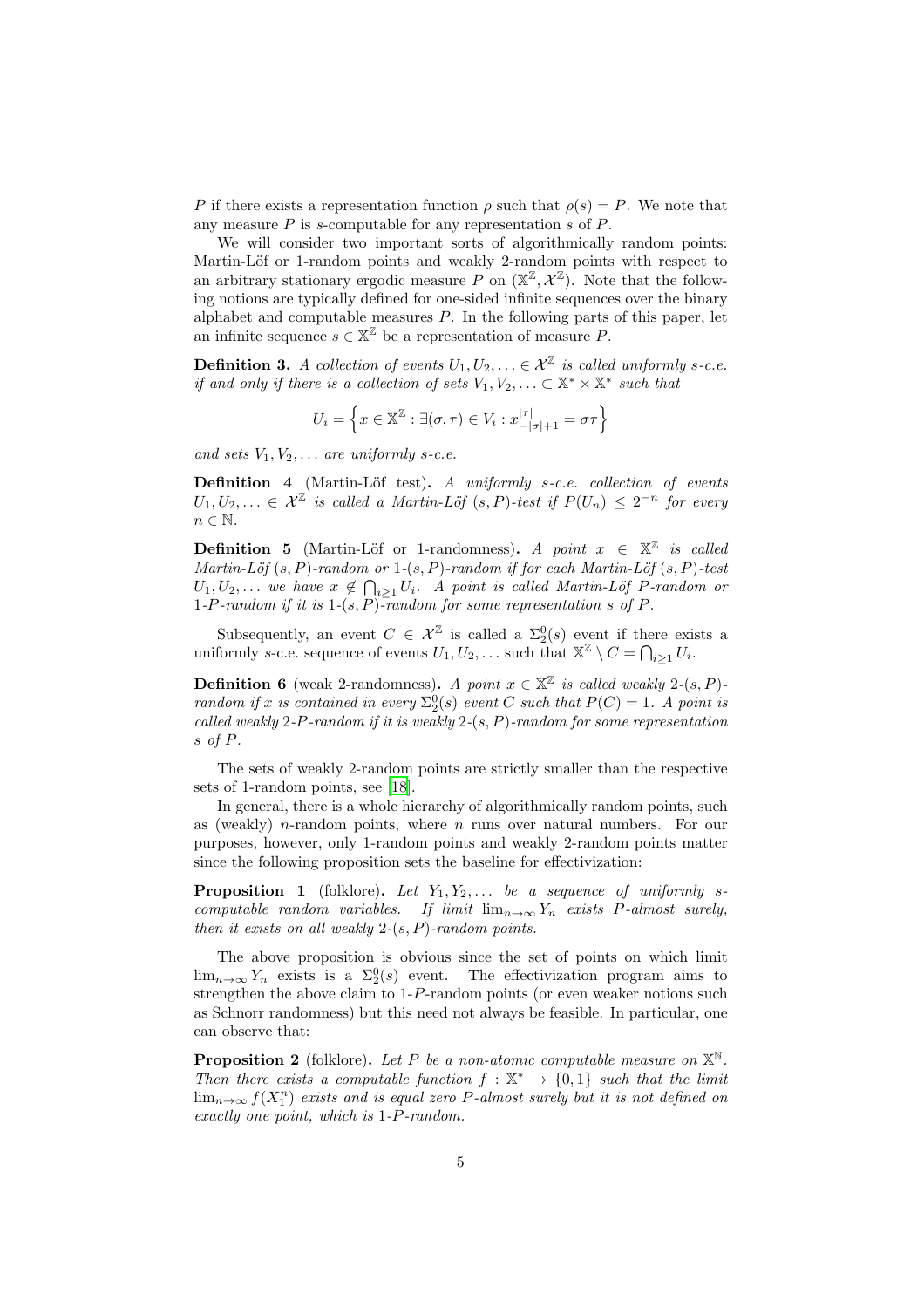This fact is a simple consequence of the existence of  $\Delta_2^0$  1-P-random sequences (for a computable  $P$ ) and may be also interpreted in terms of learning theory (cf. [\[33](#page-22-10)] and the upcoming paper [\[43](#page-23-4)]).

#### <span id="page-5-0"></span>**2.4 Known effectivizations**

Many probabilistic theorems have been effectivized so far. Usually they were stated for computable measures but their generalizations for uncomputable measures follow easily by relativization, i.e., putting a representation s of measure P into the oracle. In this section, we list several known effectivizations of almost sure theorems which we will use further.

As shown by Solovay (unpublished, see [\[18\]](#page-21-3)), we have this effective version of the Borel-Cantelli lemma:

<span id="page-5-1"></span>**Proposition 3** (effective Borel-Cantelli lemma)**.** *Let* P *be a probability measure. If a uniformly s-c.e. sequence of events*  $U_0, U_1, \ldots \in \mathcal{X}^{\mathbb{Z}}$  satisfies  $\sum_{i=1}^{\infty} P(U_n)$  $\infty$  then  $\sum_{i=1}^{\infty} 1\{x \in U_n\} < \infty$  on each  $1-(s, P)$ *-random point x.* 

By the effective Borel-Cantelli lemma, Proposition [3,](#page-5-1) follows the effective version of the Barron lemma [\[5,](#page-20-3) Theorem 3.1]:

<span id="page-5-5"></span>**Proposition 4** (effective Barron lemma)**.** *For any probability measure* P *and any* s*-computable probability measure* R*, on* 1*-*(s, P)*-random points we have*

$$
\lim_{n \to \infty} \left[ -\log R(X_1^n) + \log P(X_1^n) + 2 \log n \right] = \infty. \tag{2}
$$

Random variables  $P(x_0|X_{-n}^{-1})$  for  $n \geq 1$  form a martingale process. Thus applying the effective martingale convergence  $[46]$ , we obtain the effective Lévy law in particular:

<span id="page-5-4"></span>**Proposition 5** (effective Lévy law). For a stationary probability measure P, *on* 1*-*P*-random points there exist limits*

$$
P(x_0|X_{-\infty}^{-1}) := \lim_{n \to \infty} P(x_0|X_{-n}^{-1}).
$$
\n(3)

Some celebrated result is the effective Birkhoff ergodic theorem [\[47](#page-23-3), [6,](#page-20-2) [21\]](#page-21-4). In the following,  $\mathbf{E} X := \int X dP$  stands for the expectation of a random variable X with respect to measure P.

<span id="page-5-2"></span>**Proposition 6** (effective Birkhoff ergodic theorem [\[6](#page-20-2), Theorem 10])**.** *For a stationary ergodic probability measure* P *and an* s*-left-c.e. real random variable* G *such that*  $G \geq 0$  *and*  $\mathbf{E} G < \infty$ *, on* 1- $(s, P)$ -random points we have

$$
\lim_{n \to \infty} \frac{1}{n} \sum_{i=0}^{n-1} G \circ T^i = \mathbf{E} G.
$$
 (4)

The proof of the next proposition is an easy application of Proposition [6](#page-5-2) and properties of left-c.e. functions.

<span id="page-5-3"></span>**Proposition 7** (effective Breiman ergodic theorem [\[44](#page-23-6)])**.** *For a stationary ergodic probability measure* P *and uniformly* s*-computable real random variables*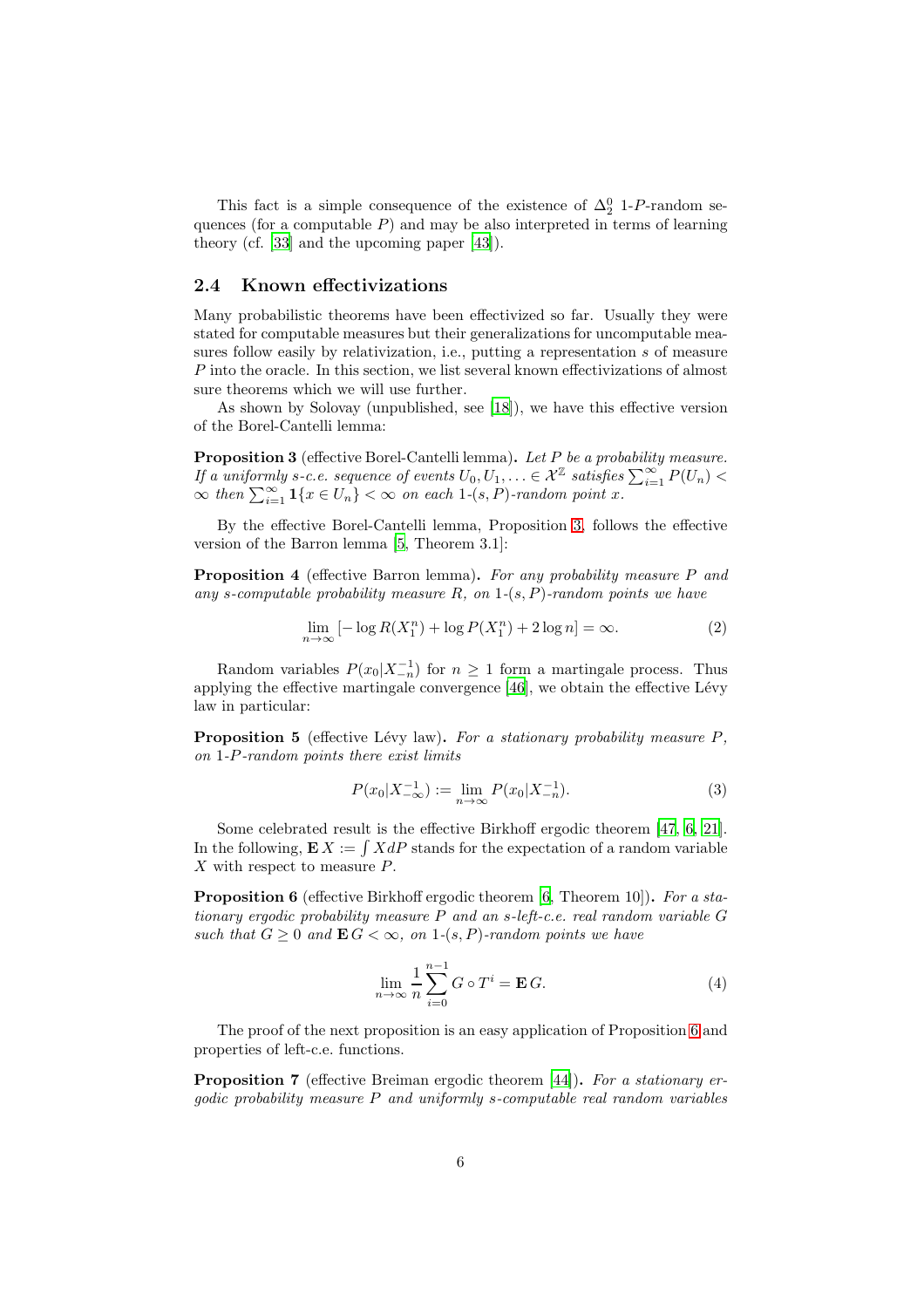$(G_i)_{i\geq 0}$  *such that*  $G_n \geq 0$ ,  $\mathbf{E} \sup_n G_n < \infty$ , and limit  $\lim_{n\to\infty} G_n$  exists P*almost surely, on* 1*-*(s, P)*-random points we have*

$$
\lim_{n \to \infty} \frac{1}{n} \sum_{i=0}^{n-1} G_i \circ T^i = \mathbf{E} \lim_{n \to \infty} G_n.
$$
 (5)

*Proof.* Let  $H_k := \sup_{t>k} G_t \geq 0$ . Then  $G_t \leq H_k$  for all  $t > k$  and consequently,

$$
\limsup_{n \to \infty} \frac{1}{n} \sum_{i=0}^{n-1} G_i \circ T^i \le \limsup_{n \to \infty} \frac{1}{n} \sum_{i=0}^{n-1} H_k \circ T^i.
$$
 (6)

Observe that the supremum  $H_k$  of uniformly s-computable functions  $G_{k+1}, G_{k+2}, \ldots$ is s-left-c.e. Indeed, to enumerate the left cut of the supremum  $H_k(x)$  we simultaneously enumerate the left cuts of  $G_{k+1}(x), G_{k+2}(x), \ldots$ . This is possible since every s-computable function is also s-left-c.e. Moreover, we are considering only countably many functions, hence we can guarantee that an element of each left cut appears in the enumeration at least once.

Now, since for all  $k \geq 0$  random variables  $H_k$  are s-left-c.e. then by Theorem [6](#page-5-2) (effective Birkhoff ergodic theorem), on  $1-(s, P)$ -random points we have

$$
\limsup_{n \to \infty} \frac{1}{n} \sum_{i=0}^{n-1} G_i \circ T^i \le \mathbf{E} H_k. \tag{7}
$$

Since  $H_k \geq 0$  and  $\mathbf{E} \sup_k H_k < \infty$  then by the dominated convergence,

$$
\inf_{k\geq 0} \mathbf{E} H_k = \lim_{k\to\infty} \mathbf{E} H_k = \mathbf{E} \lim_{k\to\infty} H_k = \mathbf{E} \lim_{n\to\infty} G_n.
$$
 (8)

Thus,

<span id="page-6-0"></span>
$$
\limsup_{n \to \infty} \frac{1}{n} \sum_{i=0}^{n-1} G_i \circ T^i \le \mathbf{E} \lim_{n \to \infty} G_n.
$$
 (9)

For the converse inequality, consider a natural number M and put random variables  $\bar{H}_k := M - \inf_{t > k} \min \{G_t, M\} \in [0, M]$ . We observe that  $\bar{H}_k$  are also s-left-c.e. since  $G_t$  are uniformly s-computable by the hypothesis. By Theorem [6](#page-5-2) (effective Birkhoff ergodic theorem), on  $1-(s, P)$ -random points we have

<span id="page-6-1"></span>
$$
M - \liminf_{n \to \infty} \frac{1}{n} \sum_{i=0}^{n-1} \min \{ G_i, M \} \circ T^i \le \mathbf{E} \, \bar{H}_k. \tag{10}
$$

Since  $0 \leq \bar{H}_k \leq M$  then by the dominated convergence,

$$
\inf_{k\geq 0} \mathbf{E} \,\bar{H}_k = \lim_{k\to\infty} \mathbf{E} \,\bar{H}_k = \mathbf{E} \lim_{k\to\infty} \bar{H}_k = M - \mathbf{E} \min \left\{ \lim_{n\to\infty} G_n, M \right\}.
$$
 (11)

Hence, regrouping the terms we obtain

$$
\liminf_{n \to \infty} \frac{1}{n} \sum_{i=0}^{n-1} G_i \circ T^i \ge \liminf_{n \to \infty} \frac{1}{n} \sum_{i=0}^{n-1} \min \{ G_i, M \} \circ T^i
$$

$$
\ge \mathbf{E} \min \left\{ \lim_{n \to \infty} G_n, M \right\} \xrightarrow[M \to \infty]{} \mathbf{E} \lim_{n \to \infty} G_n, \tag{12}
$$

where the last transition follows by the monotone convergence. By [\(9\)](#page-6-0) and [\(12\)](#page-6-1) we derive the claim.  $\Box$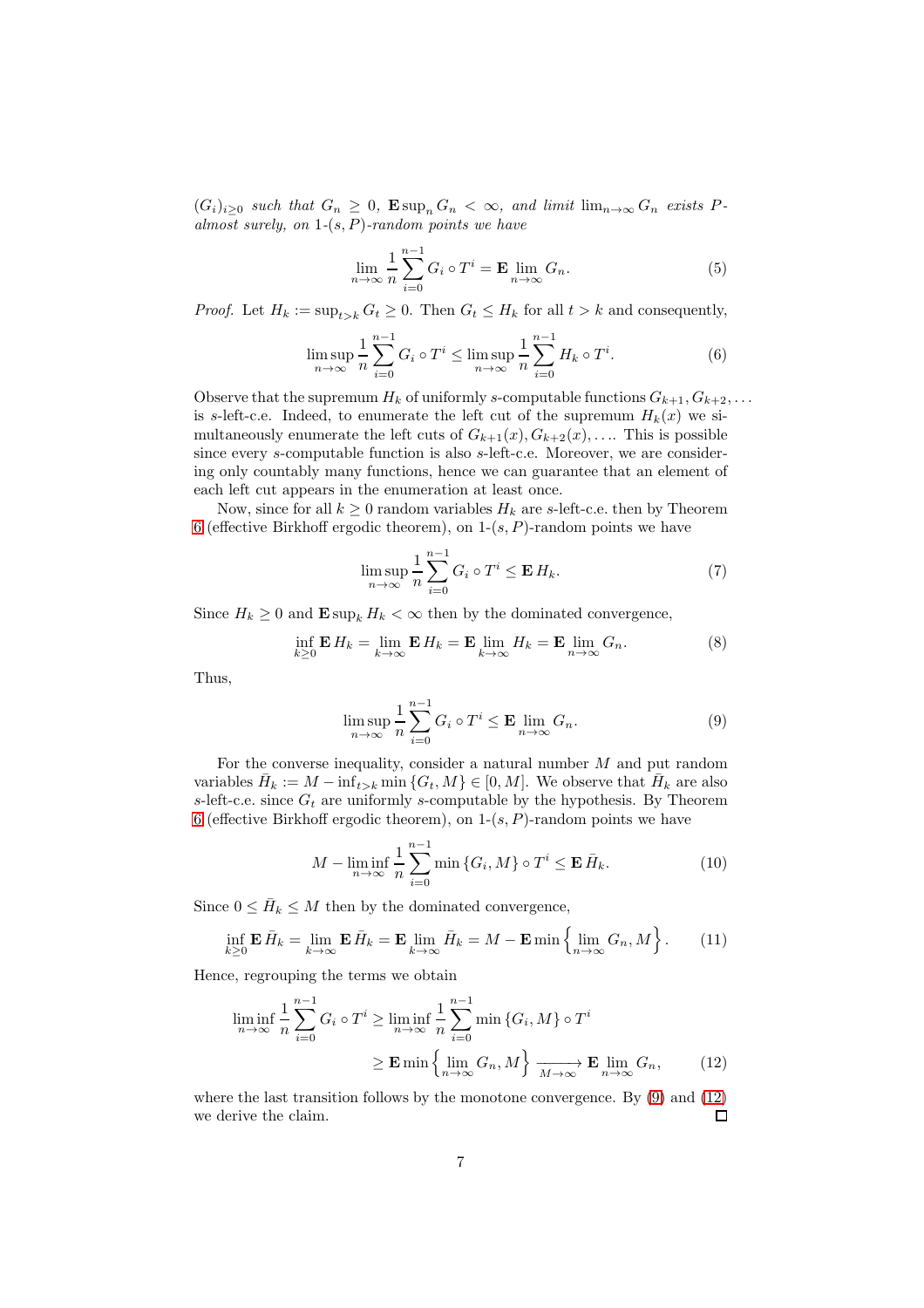The almost sure versions of Propositions [6](#page-5-2) and [7](#page-5-3) concern random variables which need not be nonnegative [\[7\]](#page-21-1).

An important result for universal prediction is the Azuma inequality [\[3\]](#page-20-1), whose following corollary will be used Subsections [3.2](#page-9-0) and [3.4.](#page-15-0)

<span id="page-7-3"></span>**Theorem 1** (effective Azuma theorem)**.** *For a probability measure* P *and uni* $formly \ s\text{-}computable \ real \ random \ variables \ (Z_n)_{n\geq 1} \ such \ that \ |Z_n|\leq \epsilon_n \sqrt{n/\ln n}$ *with*  $\lim_{n\to\infty} \epsilon_n = 0$ , on 1-(s, P)-random points we have

$$
\lim_{n \to \infty} \frac{1}{n} \sum_{i=1}^{n} \left[ Z_i - \mathbf{E} \left( Z_i | X_1^{i-1} \right) \right] = 0. \tag{13}
$$

*Proof.* Define

<span id="page-7-2"></span>
$$
Y_n := \sum_{i=1}^n \left[ Z_i - \mathbf{E} \left( Z_i \middle| X_1^{i-1} \right) \right]. \tag{14}
$$

Process  $(Y_n)_{n\geq 1}$  is a martingale with respect to process  $(X_n)_{n\geq 1}$  with increments bounded by inequality

$$
\left|Z_n - \mathbf{E}\left(Z_n \middle| X_1^{n-1}\right)\right| \le c_n := 2\epsilon_n \sqrt{n/\ln n}.\tag{15}
$$

By the Azuma inequality [\[3\]](#page-20-1) for any  $\epsilon > 0$  we obtain

$$
P(|Y_n| \ge n\epsilon) \le 2 \exp\left(-\frac{\epsilon^2 n^2}{2\sum_{i=1}^n c_i^2}\right) = n^{-\alpha_n},\tag{16}
$$

where

$$
\alpha_n := \frac{\epsilon^2 n}{8 \sum_{i=1}^n \epsilon_i^2}.
$$
\n(17)

Since  $\alpha_n \to \infty$ , we have  $\sum_{n=1}^{\infty} P(|Y_n| \geq n\epsilon) < \infty$  and by Proposition [3](#page-5-1) (effective Borel-Cantelli lemma), we obtain [\(13\)](#page-7-2) on  $1-(s, P)$ -random points.

### <span id="page-7-0"></span>**3 Main results**

This section contains results concerning effective universal coding and prediction, predictors induced by universal measures and some examples of universal measures and universal predictors.

#### <span id="page-7-1"></span>**3.1 Universal coding**

Let us begin our considerations with the problem of universal measures, which is related to the problem of universal coding. Suppose that we want to compress losslessly a typical sequence generated by a stationary probability measure P. We can reasonably ask what is the lower limit of such a compression, i.e., what is the miminal ratio of the encoded string length divided by the original string length. In information theory, it is well known that the greatest lower bound of such ratios is given by the entropy rate of measure  $P$ . For a stationary probability measure  $P$ , we denote its entropy rate as

$$
h_P := \lim_{n \to \infty} \frac{1}{n} \mathbf{E} \left[ -\log P(X_1^n) \right] = \lim_{k \to \infty} \mathbf{E} \left[ -\log P(X_{k+1} | X_1^k) \right]. \tag{18}
$$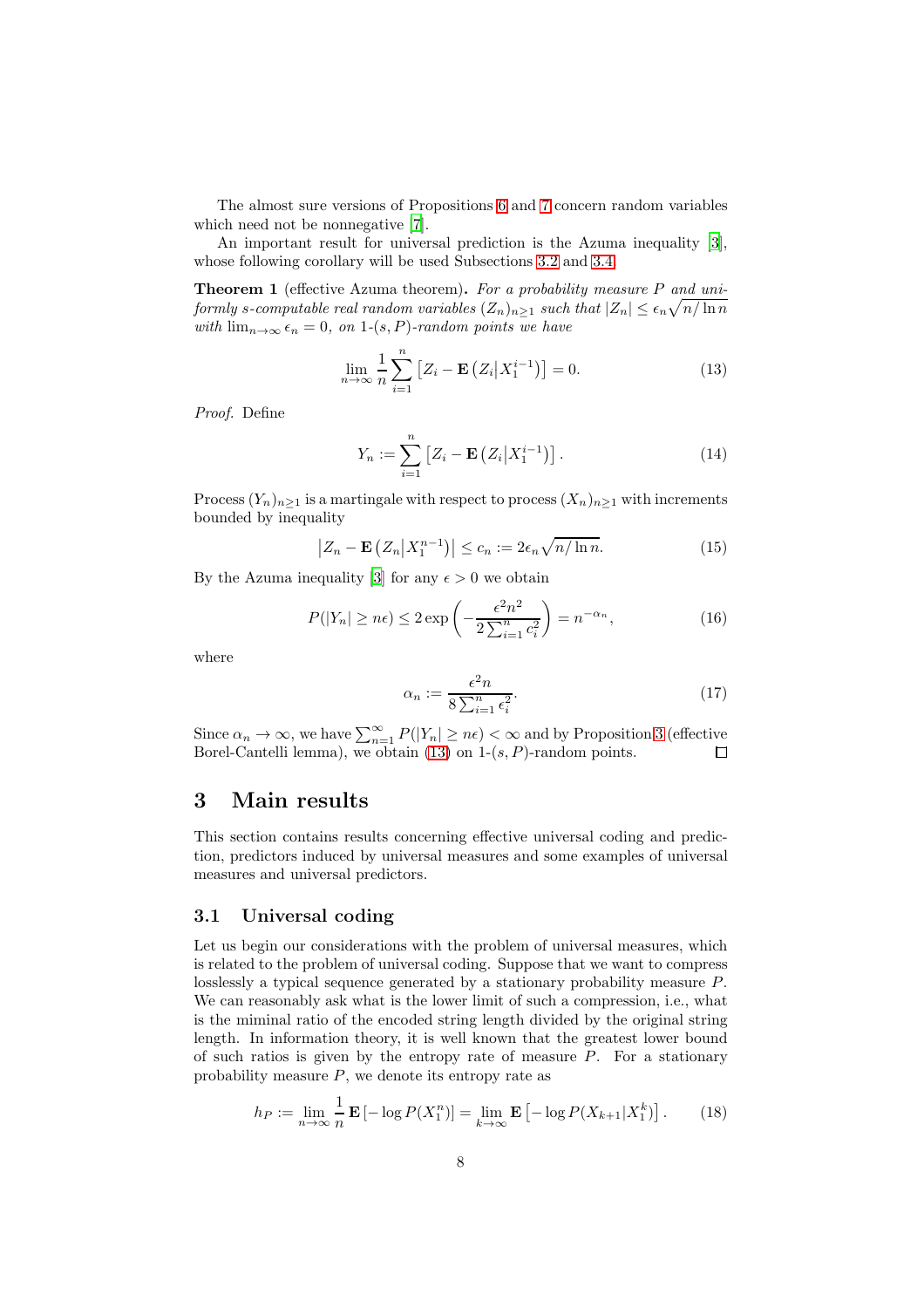The entropy rate has the interpretation of the minimal asymptotic rate of lossless encoding of sequences emitted by measure  $P$  in various senses: in expectation, almost surely, or on algorithmically random points, where the last interpretation will be pursued in this subsection.

To furnish some theoretical background for universal coding let us recall the Kraft inequality  $\sum_{w\in A} 2^{-|w|} \leq 1$ , which holds for any prefix-free subset of strings  $A \subset \{0,1\}^*$ . The Kraft inequality implies in particular that lossless compresion procedures, called uniquely decodable codes, can be mapped one-toone to semi-measures. In particular, if we are seeking for a universal code, i.e., a uniquely decodable code  $w \mapsto C(w) \in \{0, 1\}^*$  which is optimal for some class of stochastic sources  $P$ , we can equivalently seek for a universal semi-measure of form  $w \mapsto R(w) := 2^{-|C(w)|}$ . Consequently, the problem of universal coding would be solved if we point out such a semi-measure  $R$  that

$$
\lim_{n \to \infty} \frac{1}{n} \left[ -\log R(X_1^n) \right] = \lim_{n \to \infty} \frac{1}{n} |C(X_1^n)| = h_P \tag{19}
$$

for some points that are typical of P.

As it is well established in information theory, some initial insight into the problem of universal coding or universal measures is given by the Shannon-McMillan-Breiman (SMB) theorem, which states that function  $\frac{1}{n}$  [ $-\log P(X_1^n)$ ] tends P-almost surely to the entropy rate  $h<sub>P</sub>$ . The classical proofs of this result were given by Algoet and Cover [\[2\]](#page-20-4) and Chung [\[9\]](#page-21-7). An effective version of the SMB theorem was presented by Hochman [\[25\]](#page-22-11) and Hoyrup [\[26\]](#page-22-12).

**Theorem 2** (effective SMB theorem [\[25,](#page-22-11) [26\]](#page-22-12))**.** *For a stationary ergodic probability measure* P*, on* 1*-*P*-random points we have*

$$
\lim_{n \to \infty} \frac{1}{n} \left[ -\log P(X_1^n) \right] = h_P. \tag{20}
$$

The essential idea of Hoyrup's proof, which is a bit more complicated, can be retold using tools developed in Subsection [2.4.](#page-5-0) Observe first that we have

$$
\frac{1}{n}\left[-\log P(X_1^n)\right] = \frac{1}{n}\sum_{i=1}^n \left[-\log P(X_i|X_1^{i-1})\right].\tag{21}
$$

Moreover, we have the uniform bound

$$
\mathbf{E} \sup_{n\geq 0} \left[ -\log P(X_0 | X_{-n}^{-1}) \right] \leq \mathbf{E} \left[ -\log P(X_0) \right] + \log e \leq \log e D < \infty,\qquad(22)
$$

see [\[41,](#page-23-7) Lemma 4.26]—invoked by Hoyrup as well. Consequently, the effective SMB theorem follows by Proposition [7](#page-5-3) (effective Breiman ergodic theorem) and Proposition [5](#page-5-4) (effective Lévy law). In contrast, the reasoning by Hoyrup was more casuistic—he did not mention the Breimain ergodic theorem and invoked some more specific statements.

We note in passing that it could be also interesting to check whether one can effectivize the textbook sandwich proof of the SMB theorem by Algoet and Cover [\[2\]](#page-20-4) using the decomposition of conditionally algorithmically random sequences by Takahashi [\[46](#page-23-5)]. However, this step would require some novel theoretical considerations about conditional algorithmic randomness for uncomputable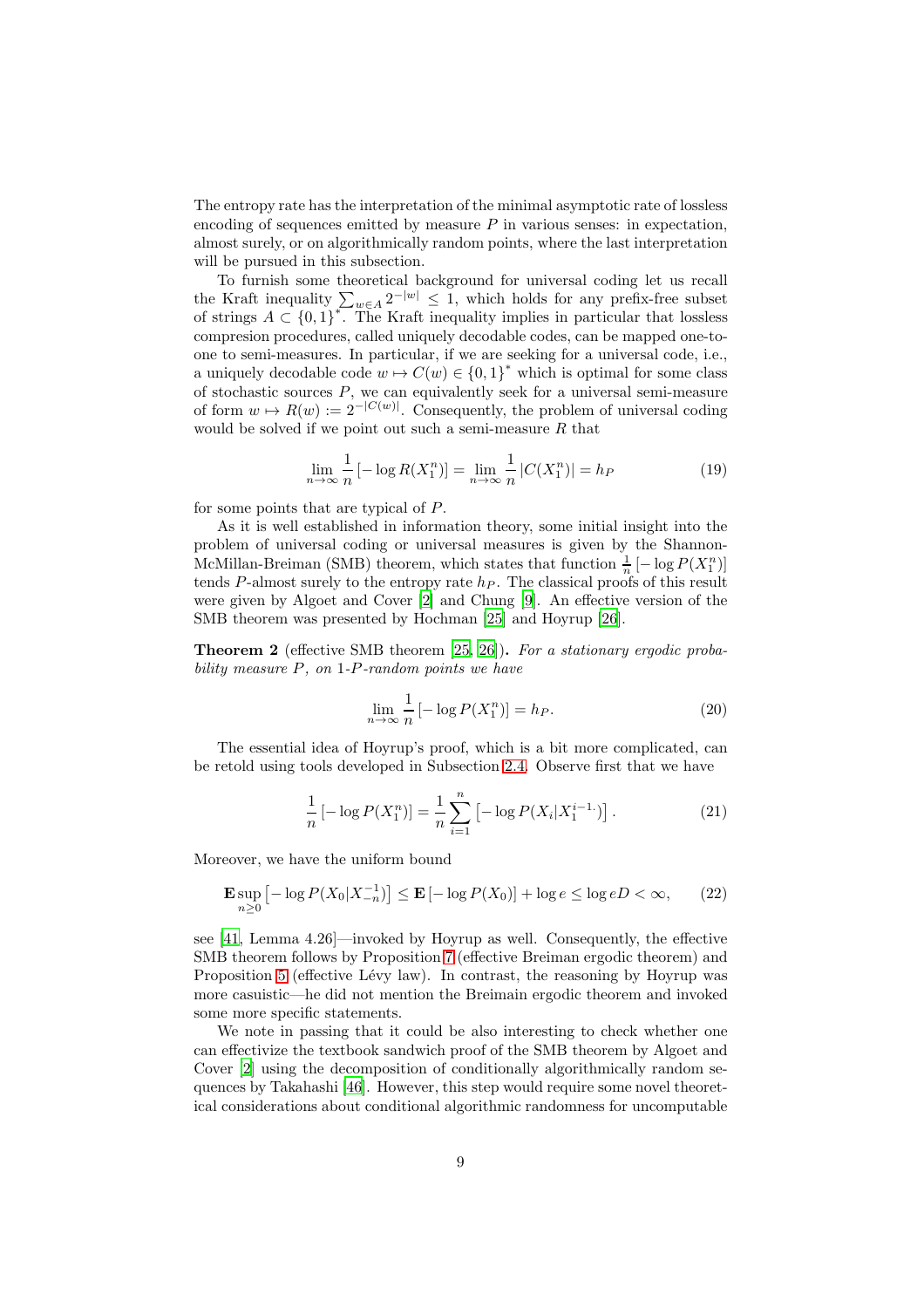measures. We mention this only to point out a possible direction for future research.

As a direct consequence of the effective SMB theorem and Proposition [4](#page-5-5) (effective Barron lemma), we obtain this effectivization of another well-known almost sure statement:

**Theorem 3** (effective source coding)**.** *For any stationary ergodic measure* P *and any* s*-computable probability measure* R*, on* 1*-*(s, P)*-random points we have*

<span id="page-9-1"></span>
$$
\liminf_{n \to \infty} \frac{1}{n} \left[ -\log R(X_1^n) \right] \ge h_P. \tag{23}
$$

In the almost sure setting, relationship [\(23\)](#page-9-1) holds P-almost surely for any stationary ergodic measure  $P$  and any (not necessarily computable) probability measure R.

Now we can define universal measures.

<span id="page-9-3"></span>**Definition 7** (universal measure)**.** *A computable (not necessarily stationary) probability measure* R *is called (weakly)* n*-universal if for any stationary ergodic probability measure* P*, on (weakly)* n*-*P*-random points we have*

<span id="page-9-2"></span>
$$
\lim_{n \to \infty} \frac{1}{n} \left[ -\log R(X_1^n) \right] = h_P. \tag{24}
$$

In the almost sure setting, we say that a probability measure  $R$  is almost surely universalif [\(24\)](#page-9-2) holds P-almost surely for any stationary ergodic probability measure P. By Proposition [1,](#page-4-0) there are only two practically interesting cases of computable universal measures: weakly 2-universal ones and 1-universal ones, since every computable almost surely universal probability measure is automatically weakly 2-universal. We stress that we impose computability of (weakly) n-universal measures by definition since it simplifies statements of some theorems. This should be contrasted with universal prediction à la Solomonoff for left-c.e. semimeasures where the universal element belongs to the class and is not computable [\[42\]](#page-23-0).

Computable almost surely universal measures exist if the alphabet X is finite. An important example of an almost surely universal and, as we will see in Section [3.5,](#page-18-0) also 1-universal measure is the Prediction by Partial Matching (PPM) measure [\[10](#page-21-2), [39](#page-22-3), [36](#page-22-0)]. As we have mentioned, universal measures are closely related to the problem of universal coding (data compression) and more examples of universal measures can be constructed from universal codes, for instance given in [\[48](#page-23-8), [27](#page-22-13), [8](#page-21-8), [15](#page-21-9)], using the normalization by Ryabko [\[37\]](#page-22-1). This normalization is not completely straightforward, since we need to forge semi-measures into probability measures.

#### <span id="page-9-0"></span>**3.2 Universal prediction**

Universal prediction is a problem similar to universal coding. In this problem, we also seek for a single procedure that would be optimal within a class of probabilistic sources but we apply a different loss function, namely, we impose the error rate being the density of incorrect guesses of the next output given previous ones. In spite of this difference, we will try to state the problem of universal prediction analogously to universal coding. A predictor is an arbitrary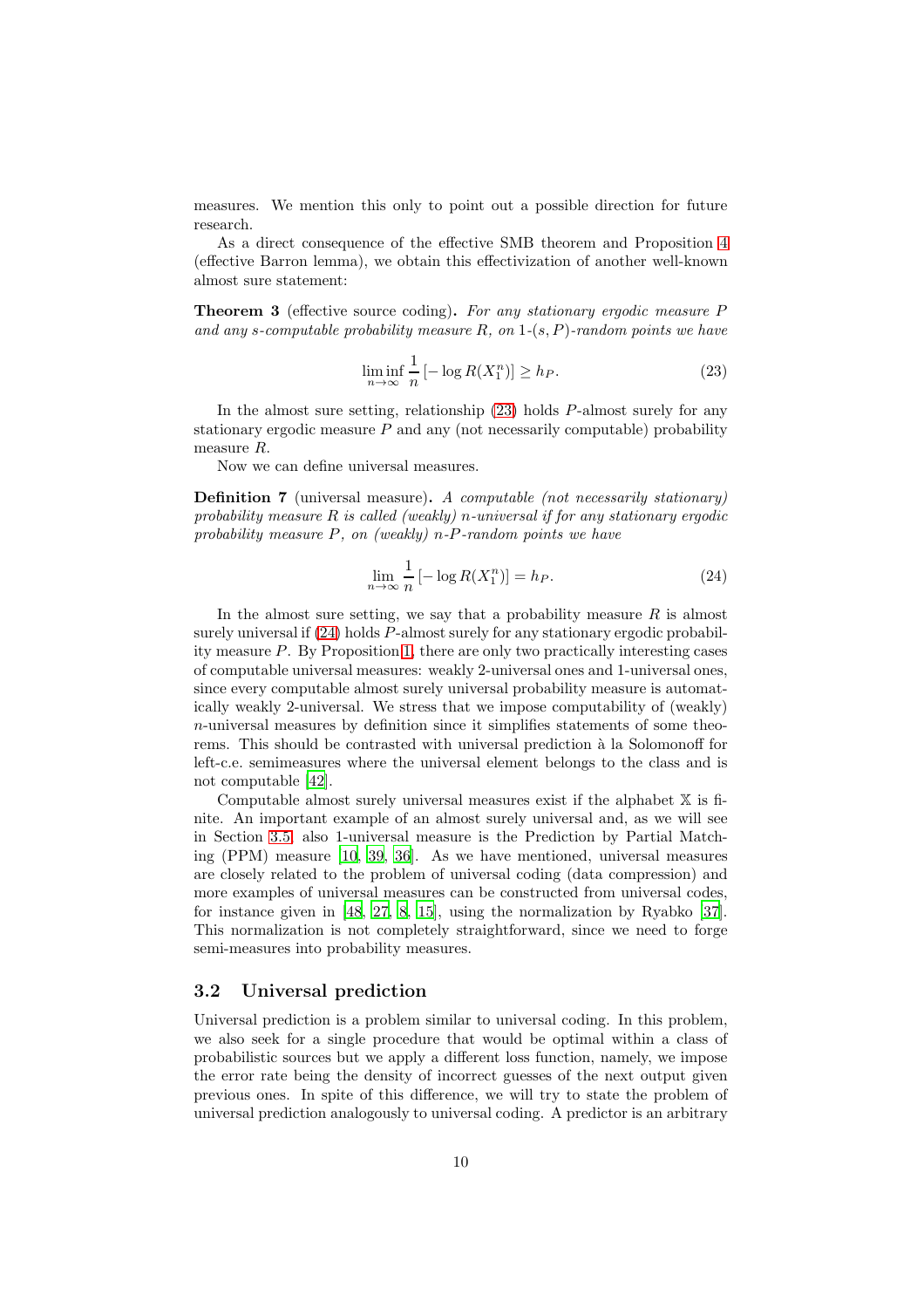total function  $f: \mathbb{X}^* \to \mathbb{X}$ . The predictor induced by a probability measure P will be defined as

$$
f_P(x_1^n) := \underset{x_{n+1} \in \mathbb{X}}{\arg \max} P(x_{n+1}|x_1^n), \tag{25}
$$

where  $\arg \max_{x \in \mathbb{X}} g(x) := \min \{a \in \mathbb{X} : g(a) \ge g(x) \text{ for all } x \in \mathbb{X}\}\)$  for the total order  $a_1 < \dots < a_D$  on  $\mathbb{X} = \{a_1, \dots, a_D\}$ . Moreover, for a stationary measure P, we define the unpredictability rate

$$
u_P := \lim_{n \to \infty} \mathbf{E} \left[ 1 - \max_{x_0 \in \mathbb{X}} P(x_0 | X_{-n}^{-1}) \right]. \tag{26}
$$

It is natural to ask whether the unpredictability rate can be related to entropy rate. Using the Fano inequality [\[19\]](#page-21-10), a classical result of information theory, and its converse [\[17\]](#page-21-11), both independently brought to algorithmic randomness theory by Fortnow and Lutz [\[20\]](#page-21-12), yields this bound:

**Theorem 4.** *For a stationary measure* P *over a* D*-element alphabet,*

$$
\frac{D}{D-1}\eta\left(\frac{1}{D}\right)u_P \le h_P \le \eta(u_P) + u_P \log(D-1),\tag{27}
$$

*where*  $\eta(p) := -p \log p - (1 - p) \log(1 - p)$ *.* 

Moreover, Fortnow and Lutz [\[20](#page-21-12)] found out some stronger inequalities, sandwich-bounding the unpredictability of an arbitrary sequence in terms of its effective dimension. The effective dimension turns out to be a generalization of the entropy rate to arbitrary sequences [\[26\]](#page-22-12), which are not necessarily random with respect to stationary ergodic measures.

In the less general framework of stationary ergodic measures, using the Azuma theorem, we can show that no predictor can beat the induced predictor and the error rate committed by the latter equals the unpredictability rate  $u_P$ . The following proposition concerning the error rates effectivizes the well-known almost sure proposition (the proof in the almost sure setting is available in [\[1](#page-20-0)]).

**Theorem 5** (effective source prediction)**.** *For any stationary ergodic measure* P *and any* s*-computable predictor* f*, on* 1*-*(s, P)*-random points we have*

<span id="page-10-1"></span><span id="page-10-0"></span>
$$
\liminf_{n \to \infty} \frac{1}{n} \sum_{i=0}^{n-1} \mathbf{1} \{ X_{i+1} \neq f(X_1^i) \} \ge u_P. \tag{28}
$$

*Moreover, if the induced predictor*  $f_P$  *is s-computable then [\(28\)](#page-10-0) holds with the equality for*  $f = fp$ .

*Proof.* Let measure  $P$  be stationary ergodic. In view of Theorem [1](#page-7-3) (effective Azuma theorem), for any s-computable predictor  $f$ , on  $1-(s, P)$ -random points we have

$$
\lim_{n \to \infty} \frac{1}{n} \sum_{i=0}^{n-1} \left[ \mathbf{1} \{ X_{i+1} \neq f(X_1^i) \} - P(X_{i+1} \neq f(X_1^i) | X_1^i) \right] = 0. \tag{29}
$$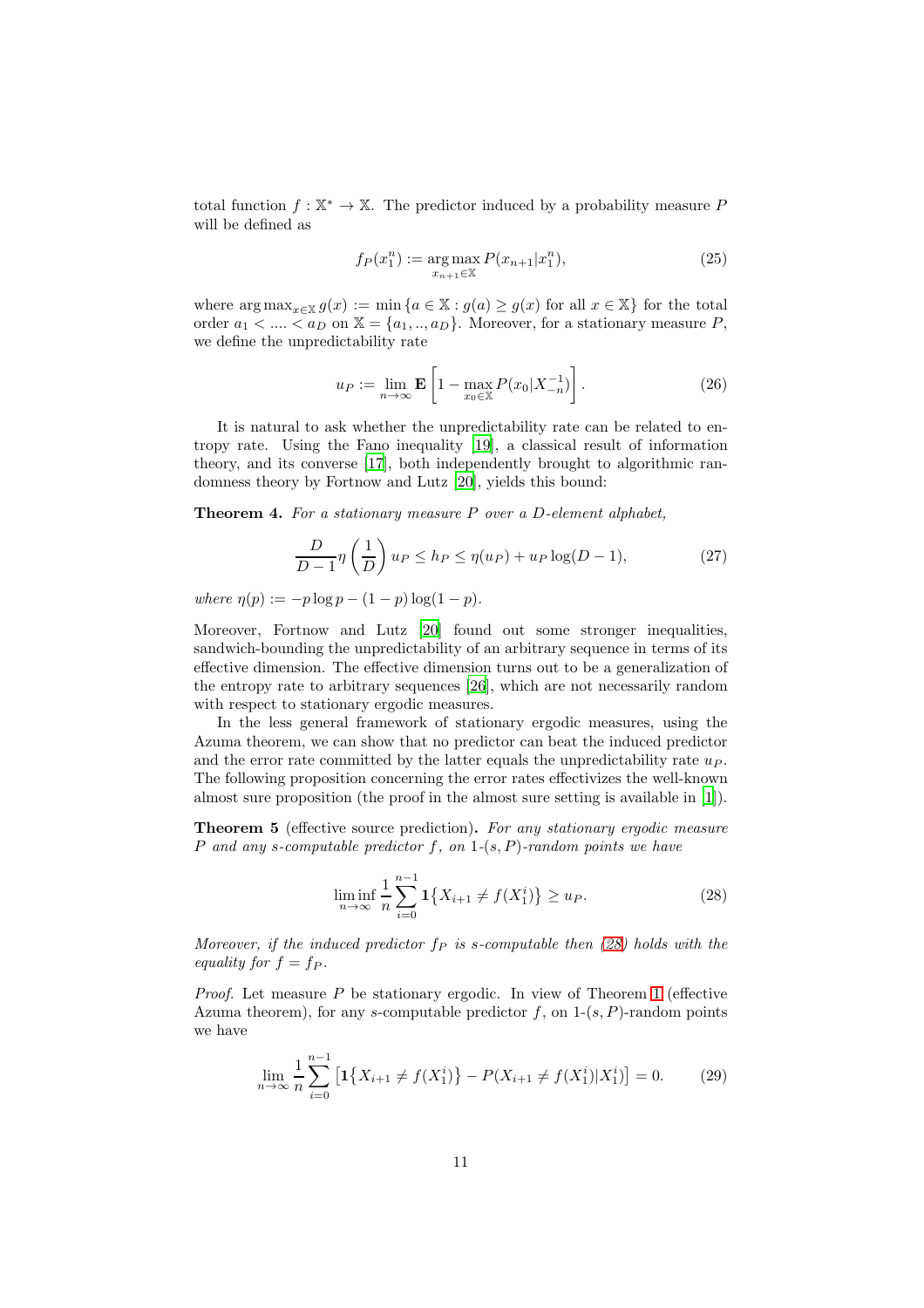Moreover, we have

<span id="page-11-2"></span><span id="page-11-1"></span>
$$
P(X_{i+1} \neq f(X_1^i) | X_1^i) \ge 1 - \max_{x_{i+1} \in \mathbb{X}} P(x_{i+1} | X_1^i)
$$
\n(30)

Subsequently, we observe that limits  $\lim_{n\to\infty} P(x_0|X_{-n}^{-1})$  exist on 1-(s, P)-random points by Proposition [5](#page-5-4) (effective Lévy law). Thus by Proposition [7](#page-5-3) (effective Breiman ergodic theorem) and the dominated convergence, on  $1-(s, P)$ -random points we obtain

$$
\lim_{n \to \infty} \frac{1}{n} \sum_{i=0}^{n-1} \left[ 1 - \max_{x_{i+1} \in \mathbb{X}} P(x_{i+1} | X_1^i) \right] = \mathbf{E} \lim_{n \to \infty} \left[ 1 - \max_{x_0 \in \mathbb{X}} P(x_0 | X_{-n}^{-1}) \right]
$$
\n
$$
= u_P. \tag{31}
$$

Hence inequality [\(28\)](#page-10-0) follows by [\(29\)](#page-10-1), [\(30\)](#page-11-1) and [\(31\)](#page-11-2). Similarly, the equality in [\(28\)](#page-10-0) for  $f = f_P$  follows by noticing that inequality [\(30\)](#page-11-1) turns out to be the equality in this case.  $\Box$ 

In the almost sure setting, relationship [\(28\)](#page-10-0) holds P-almost surely for any stationary ergodic measure  $P$  and any (not necessarily computable) predictor  $f$ .

We can see that there can be some problem in the effectivization of relation-ship [\(28\)](#page-10-0) caused by the induced predictor  $f_P$  possibly not being s-computable for certain representations s of measure  $P$ —since sometimes testing the equality of two real numbers cannot be done in a finite time. However, probabilities  $P(X_{i+1} \neq f_P(X_1^i)|X_1^i)$  are always s-computable. Thus, we can try to define universal predictors in the following way.

<span id="page-11-4"></span>**Definition 8** (universal predictor)**.** *A computable predictor* f *is called (weakly)* n*-universal if for any stationary ergodic probability measure* P*, on (weakly)* n*-*P*-random points we have*

<span id="page-11-3"></span>
$$
\lim_{n \to \infty} \frac{1}{n} \sum_{i=0}^{n-1} \mathbf{1} \{ X_{i+1} \neq f(X_1^i) \} = u_P.
$$
 (32)

In the almost sure setting, we say that a predictor  $f$  is almost surely universal if [\(32\)](#page-11-3) holds P-almost surely for any stationary ergodic probability measure P. Almost surely universal predictors exist if the alphabet  $X$  is finite [\[4](#page-20-5), [32](#page-22-14), [1,](#page-20-0) [24,](#page-22-15) [23](#page-21-13)]. In [\[44](#page-23-6)] it was proved that the almost sure predictor by [\[24](#page-22-15)] is also 1-universal.

#### <span id="page-11-0"></span>**3.3 Predictors induced by backward estimators**

The almost surely universal predictors by [\[4](#page-20-5), [32,](#page-22-14) [1,](#page-20-0) [24,](#page-22-15) [23\]](#page-21-13) were constructed without a reference to universal measures. Nevertheless, these constructions are all based on estimation of conditional probabilities. For a stationary ergodic process one can consider two separate problems: backward and forward estimation. The first problem is naturally connected to prediction. We want to estimate the conditional probability of  $(n + 1)$ -th bit given the first n bits. Is it possible that, as we increase  $n$ , our estimates converge to the true value at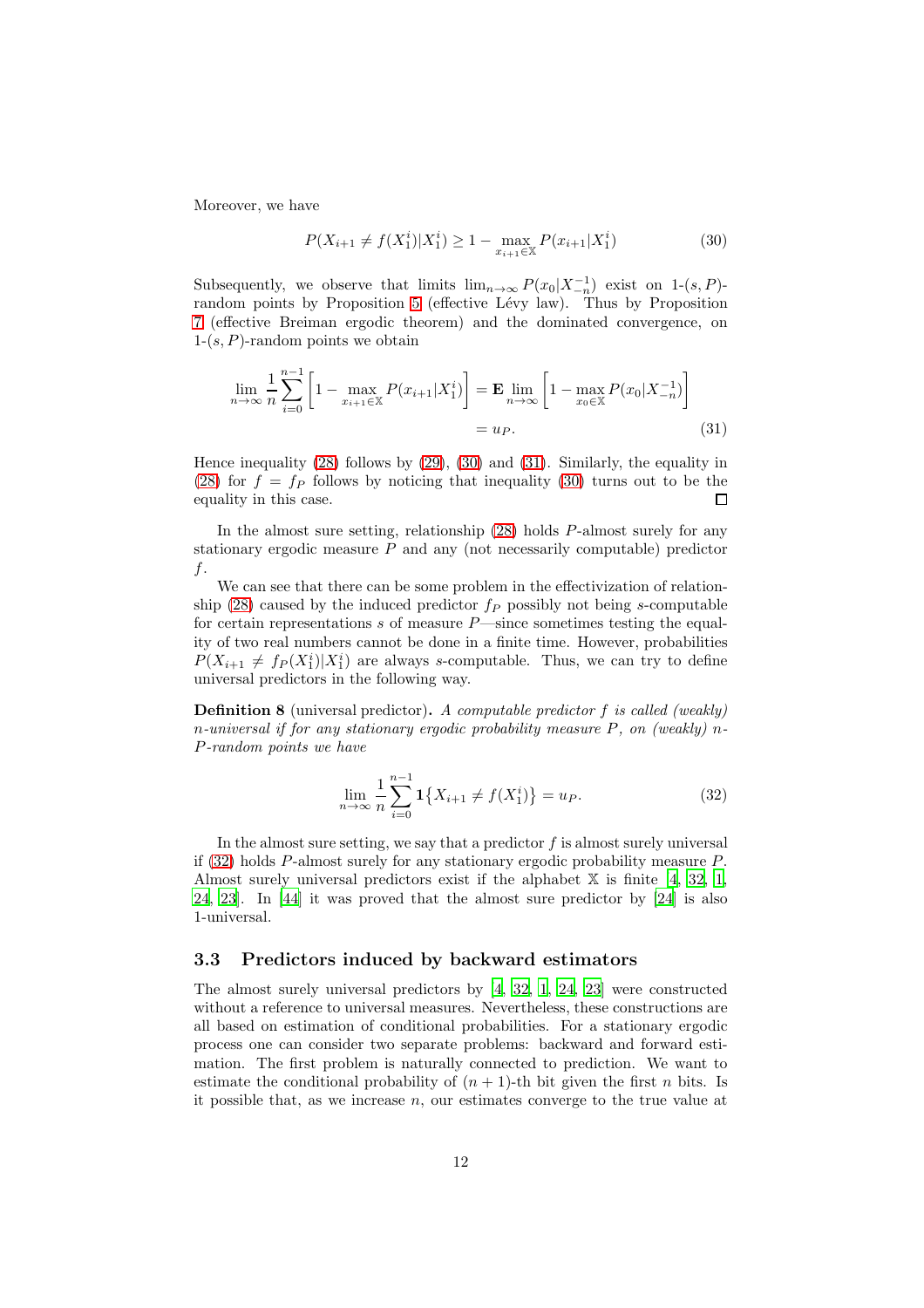some point? To be precise, we ask whether there exists a probability measure R such that for every stationary ergodic measure  $P$  we have  $P$ -almost surely

$$
\lim_{n \to \infty} \sum_{x_{n+1} \in \mathbb{X}} \left| R(x_{n+1} | X_1^{n-1}) - P(x_{n+1} | X_1^{n-1}) \right| = 0. \tag{33}
$$

It was shown by Bailey [\[4\]](#page-20-5) that this is not possible. As we are about to see, we can get something a bit weaker, namely, the convergence in Cesaro averages. But to get there, it will be helpful to consider a bit different problem.

Suppose again that we want to estimate a conditional probability but the bit that we are interested in is fixed and we are looking more and more into the past. In this scenario, we want to estimate the conditional probability  $P(x_0|X^{-1}_{-\infty})$  and we ask whether increasing the knowledge of the past can help us achieve the perfect guess. Precisely, we ask if there exists a probability measure  $R$  such that for every stationary ergodic measure  $P$  we have  $P$ -almost surely

$$
\lim_{n \to \infty} \sum_{x_0 \in \mathbb{X}} \left| R(x_0 | X_{-n}^{-1}) - P(x_0 | X_{-\infty}^{-1}) \right| = 0. \tag{34}
$$

It was famously shown by Ornstein that such estimators exist. (Ornstein proved this for binary-valued processes but the technique can be generalized to finitevalued processes.)

**Theorem 6** (Ornstein theorem [\[32](#page-22-14)])**.** *Let the alphabet be finite. There exists a computable measure* R *such that for every stationary ergodic measure* P *we have* P*-almost surely that*

<span id="page-12-0"></span>
$$
\lim_{n \to \infty} \sum_{x_0 \in \mathbb{X}} \left| R(x_0 | X_{-n}^{-1}) - P(x_0 | X_{-\infty}^{-1}) \right| = 0. \tag{35}
$$

**Definition 9.** *We call a measure* R *an almost surely universal backward estimator when it satisfies condition [\(35\)](#page-12-0)* P*-almost surely for every stationary ergodic measure* P*, whereas it is called a (weakly)* n*-universal backward estimator if* R *is computable and convergence [\(35\)](#page-12-0) holds on all respective (weakly)* n*-*P*-random points.*

One can come up with a naive idea: What if we take a universal backward estimator and use it in a forward fashion? Surprisingly, this simple trick gives us almost everything we can get, i.e., a forward estimator that converges to the conditional probability on average. Bailey [\[4](#page-20-5)] showed that for an almost surely universal backward estimator  $R$  and for every stationary ergodic measure  $P$  we have P-almost surely

<span id="page-12-1"></span>
$$
\lim_{n \to \infty} \frac{1}{n} \sum_{i=0}^{n-1} \sum_{x_{i+1} \in \mathbb{X}} \left| R(x_{i+1} | X_1^i) - P(x_{i+1} | X_1^i) \right| = 0. \tag{36}
$$

The proof of this fact is a direct application of the Breiman ergodic theorem. Since we have a stronger effective version of the Breiman theorem (Theorem [7\)](#page-5-3), we can strengthen Bailey's result to an effective version as well. It turns out that even if we take a backward estimator that is good only almost surely (possibly failing on some random points), then the respective result for the forward estimation will hold in the strong sense—on every 1-P-random point.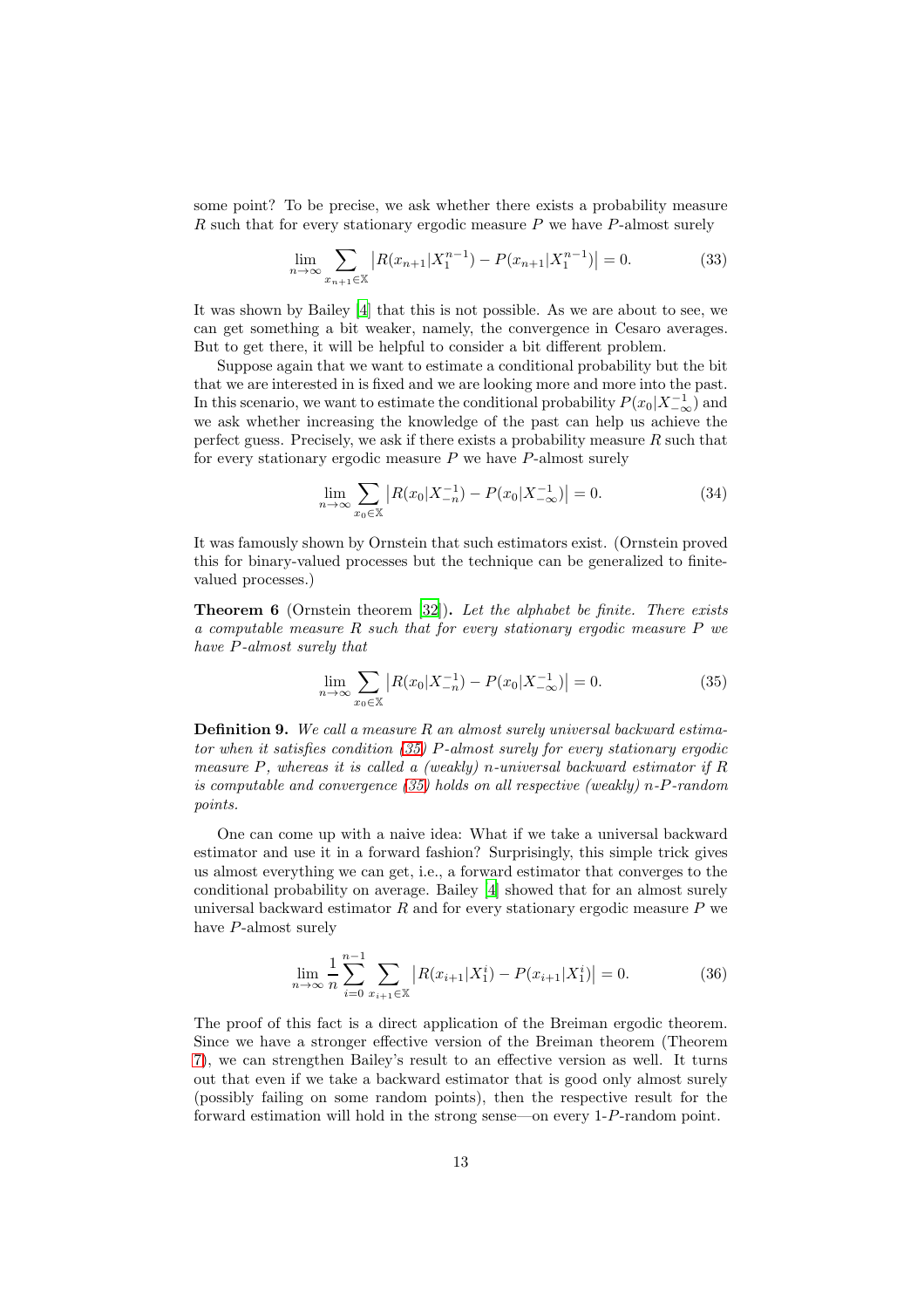**Theorem 7** (effective Bailey theorem)**.** *Let* R *be a computable almost surely universal backward estimator. For every stationary ergodic measure* P *on* 1*-*P*random points we have [\(36\)](#page-12-1).*

*Proof.* Let R be a computable almost surely universal backward estimator. Fix an  $x \in X$ . By Proposition [5](#page-5-4) (effective Lévy law), for every stationary ergodic probability measure  $P$  we have  $P$ -almost surely

$$
\lim_{n \to \infty} \left| R(x|X_{-n}^{-1}) - P(x|X_{-n}^{-1}) \right| = 0. \tag{37}
$$

Note that the bound  $0 \leq |R(x|X_{-n}^{-1}) - P(x|X_{-n}^{-1})| \leq 1$  holds uniformly. Moreover, variables  $R(x|X_{-n}^{-1}) - P(x|X_{-n}^{-1})$  are uniformly s-computable for any representation s of P. Hence, we can apply Theorem [7](#page-5-3) (effective Breiman ergodic theorem) to obtain

$$
\lim_{n \to \infty} \frac{1}{n} \sum_{i=0}^{n-1} |R(x|X_1^i) - P(x|X_1^i)| = \mathbf{E} \cdot 0 = 0. \tag{38}
$$

for 1-P-random points. The claim follows from this immediately.

<span id="page-13-0"></span>**Definition 10.** *We call a measure* R *an almost surely universal forward estimator when it satisfies condition [\(36\)](#page-12-1)* P*-almost surely for every stationary ergodic measure* P*, whereas it is called a (weakly)* n*-universal forward estimator if* R *is computable and convergence [\(36\)](#page-12-1) holds on all respective (weakly)* n*-*P*-random points.*

One can expect that the predictor  $f_R$  induced by a universal forward estimator  $R$  in the sense of Definition [10](#page-13-0) is also universal in the sense of Definition [8.](#page-11-4) This is indeed true. To show this fact, we will first prove a certain inequality for induced predictors, which generalizes the result from [\[14,](#page-21-14) Theorem 2.2] for binary classifiers. This particular observation seems to be new.

<span id="page-13-1"></span>**Proposition 8** (prediction inequality)**.** *Let* p *and* q *be two probability distributions over a countable alphabet* X*. For*  $x_p = \arg \max_{x \in X} p(x)$  *and*  $x_q =$  $\argmax_{x \in \mathbb{X}} q(x)$ *, we have inequality* 

$$
0 \le p(x_p) - p(x_q) \le \sum_{x \in \mathbb{X}} |p(x) - q(x)|. \tag{39}
$$

*Proof.* Without loss of generality, assume  $x_p \neq x_q$ . By the definition of  $x_p$  and  $x_q$ , we have  $p(x_p) - p(x_q) \geq 0$  and  $q(x_q) - q(x_p) \geq 0$ . Hence we obtain

$$
0 \le p(x_p) - p(x_q) \le p(x_p) - p(x_q) - q(x_p) + q(x_q)
$$
  
\n
$$
\le |p(x_p) - q(x_p)| + |p(x_q) - q(x_q)| \le \sum_x |p(x) - q(x)|.
$$
 (40)

 $\Box$ 

 $\Box$ 

Now we can show a general result about universal predictors induced by forward estimators of conditional probabilities.

<span id="page-13-2"></span>**Theorem 8** (effective induced prediction I)**.** *For a* 1*-universal forward estimator* R, the induced predictor  $f_R$  is 1-universal if  $f_R$  is computable.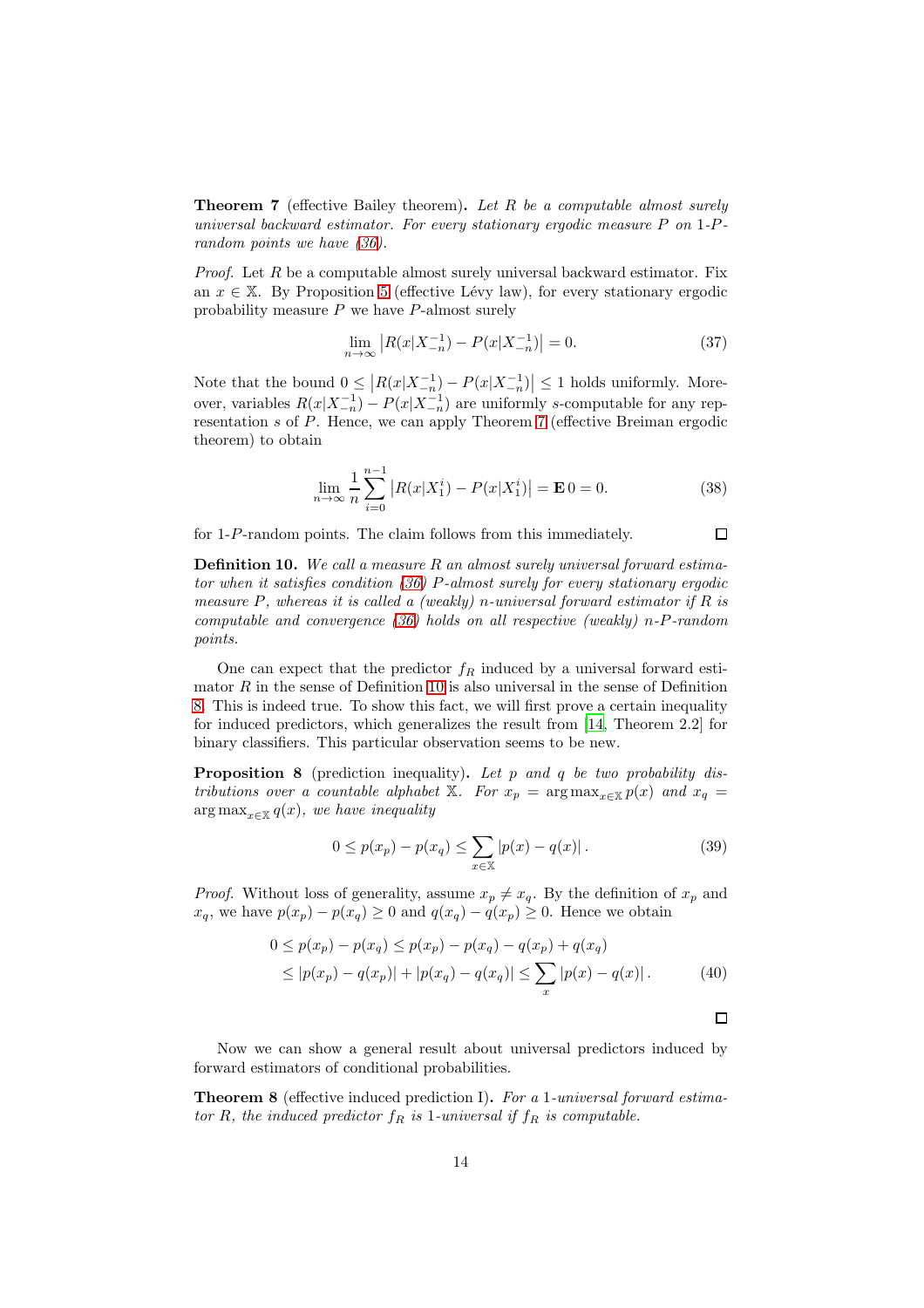*Proof.* Let R be 1-universal forward estimator. By the definition, for every stationary ergodic measure  $P$  and all 1- $P$ -random points

$$
\lim_{n \to \infty} \frac{1}{n} \sum_{i=0}^{n-1} \sum_{x_{i+1} \in \mathbb{X}} \left| P(x_{i+1} | X_1^i) - R(x_{i+1} | X_1^i) \right| = 0. \tag{41}
$$

Consequently, combining this with Proposition [8](#page-13-1) (prediction inequality) yields on 1-P-random points

$$
\lim_{n \to \infty} \frac{1}{n} \sum_{i=0}^{n-1} \left[ P(X_{i+1} \neq f_R(X_1^i) | X_1^i) - P(X_{i+1} \neq f_P(X_1^i) | X_1^i) \right] = 0. \tag{42}
$$

Now, we notice that by  $(29)$ , we have on 1-P-random points

$$
\lim_{n \to \infty} \frac{1}{n} \sum_{i=0}^{n-1} \left[ \mathbf{1} \{ X_{i+1} \neq f_R(X_1^i) \} - P(X_{i+1} \neq f_R(X_1^i) | X_1^i) \right] = 0,\tag{43}
$$

$$
\lim_{n \to \infty} \frac{1}{n} \sum_{i=0}^{n-1} \left[ \mathbf{1} \{ X_{i+1} \neq f_P(X_1^i) \} - P(X_{i+1} \neq f_P(X_1^i) | X_1^i) \right] = 0. \tag{44}
$$

Combining the three above observations completes the proof.

$$
\overline{\Box}
$$

Interestingly, it suffices for a measure to be a computable almost surely universal backward estimator to yield a 1-universal forward estimator and, consequently, a 1-universal predictor. In contrast, we can easily see that a computable almost surely universal forward estimator does not necessarily induce a 1-universal predictor.

<span id="page-14-0"></span>**Theorem 9.** *There exists a computable almost surely universal forward estimator* R *such that the induced predictor*  $f_R$  *is not* 1*-universal.* 

*Proof.* Let us take  $X = \{0, 1\}$  and restrict ourselves to one-sided space  $X^{\mathbb{N}}$ without loss of generality. Fix a computable almost surely universal forward estimator Q. Let  $P_0$  be the computable measure of a Bernoulli( $\theta$ ) process, i.e.,  $P_0(x_1^n) = \prod_{i=1}^n \theta^{x_i} (1-\theta)^{1-x_i}$ , where  $\theta > 1/2$  is rational. Observe that by Proposition [2](#page-4-1) there exists a point  $y \in \mathbb{X}^{\mathbb{N}}$  which is 1-P<sub>0</sub>-random and a computable function  $g: \mathbb{X}^* \to \{0,1\}$  such that  $P_0(A) = 0$  and  $A = \{y\}$  for event

$$
A := (\# \{ i \in \mathbb{N} : g(X_1^i) = 1 \} = \infty). \tag{45}
$$

In other words, there is a computable method to single out some  $1-P_0$ -random point y out of the set of sequences  $X^{\mathbb{N}}$ . In particular, we can use function g to spoil measure  $Q$  on that point  $y$  while preserving the property of an almost surely universal forward estimator. We will denote the spoilt version of measure Q by R. Conditional distributions  $R(X_{m+1}|X_1^m)$  will differ from  $Q(X_{m+1}|X_1^m)$ for infinitely many  $m$  on point  $y$  and for finitely many  $m$  elsewhere.

Let  $K(x_1^n) := \#\{i \leq n : g(x_1^i) = 1\}$ . The construction of measure R proceeds by induction on the string length together with an auxiliary counter  $U$ . We let  $R(x_1) := Q(x_1)$  and  $U(x_1) := 0$ . Suppose that  $R(x_1^n)$  and  $U(x_1^n)$  are defined but  $R(x_1^{n+1})$  is not. If  $U(x_1^n) \geq K(x_1^n)$  then we put  $R(x_{n+1}|x_1^n) :=$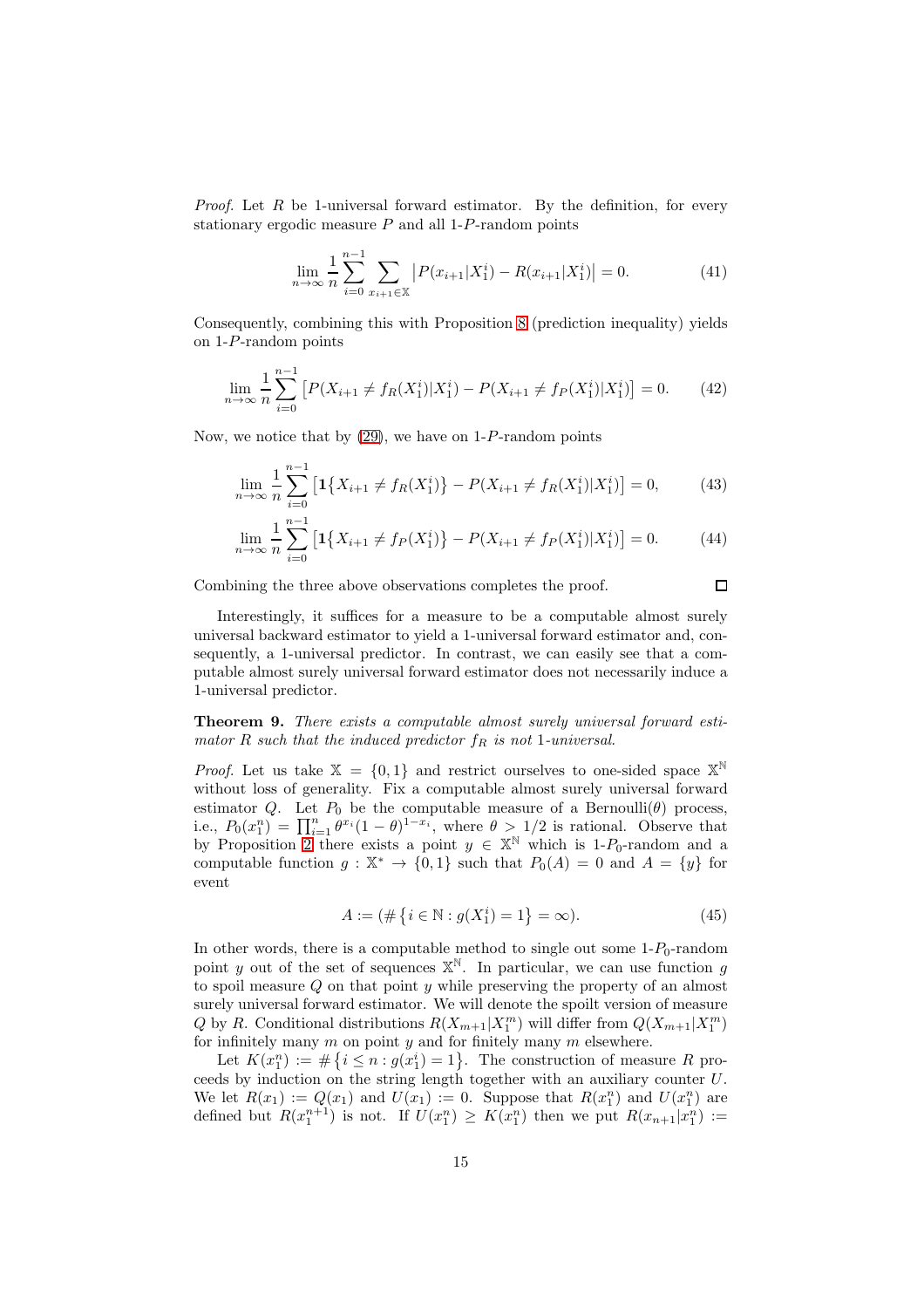$Q(x_{n+1}|x_1^n)$  and  $U(x_1^{n+1}) := U(x_1^n)$ . Else, if  $U(x_1^n) < K(x_1^n)$  then we put  $R(x_{n+1}^{n+N}|x_1^n) := \prod_{i=n+1}^{n+N} \theta^{1-x_i} (1-\theta)^{x_i}$  (reverted compared to the definition of  $P_0$ !) and  $U(x_{n+N}) := K(x_1^n)$  where N is the smallest number such that

$$
\frac{1}{n+N} \left[ \sum_{i=0}^{n-1} P_0(X_{i+1} \neq f_R(x_1^i) | X_1^i = x_1^i) + N\theta \right] \ge \frac{1}{2}.
$$
 (46)

Such number N exists since  $P_0(X_{i+1} \neq f_R(x_1^i) | X_1^i = x_1^i) > 1-\theta$ . This completes the construction of R.

The sets of 1-P-random sequences are disjoint for distinct stationary ergodic P by Theorem [6](#page-5-2) (effective Birkhoff ergodic theorem). Hence  $K(X_1^n)$  is bounded P-almost surely for any stationary ergodic P. Consequently, since  $U(X_1^n)$  is non-decreasing then P-almost surely there exists a random number  $M < \infty$ such that for all  $m > M$  we have  $R(X_{m+1}|X_1^m) = Q(X_{m+1}|X_1^m)$ . Hence R inherits the property of an almost surely universal forward estimator from Q.

Now let us inspect what happens on y. Since  $K(X_1^n)$  is unbounded on y then by the construction of R, we obtain on y that  $U(X_1^n) < K(X_1^n)$  holds infinitely often and

$$
\limsup_{n \to \infty} \frac{1}{n} \sum_{i=0}^{n} P_0(X_{i+1} \neq f_R(X_1^i) | X_1^i) \ge \frac{1}{2} > u_{P_0} = 1 - \theta.
$$
 (47)

Hence predictor  $f_R$  is not 1-universal.

<span id="page-15-1"></span>
$$
\Box
$$

#### <span id="page-15-0"></span>**3.4 Predictors induced by universal measures**

Following the work of Ryabko [\[37\]](#page-22-1), see also [\[38\]](#page-22-2), we can ask a natural question whether predictors induced by some universal measures in the sense of Definition [7,](#page-9-3) such as the PPM measure [\[10](#page-21-2), [39](#page-22-3), [36](#page-22-0)] to be discussed in Section [3.5,](#page-18-0) are also universal. Ryabko was close to demonstrate the analogous implication in the almost sure setting but did not provide the complete proof. He has shown this proposition:

<span id="page-15-2"></span>**Theorem 10** ([\[36](#page-22-0)])**.** *Let* R *be an almost surely universal measure and* P *be a stationary ergodic measure. We have* P*-almost surely*

$$
\lim_{n \to \infty} \mathbf{E} \frac{1}{n} \sum_{i=0}^{n-1} \left| P(X_{i+1} | X_0^i) - R(X_{i+1} | X_0^i) \right| = 0. \tag{48}
$$

Condition [\(48\)](#page-15-1) is quite close to condition [\(36\)](#page-12-1), i.e., universal forward estimator, which—as we have shown in Theorem [8—](#page-13-2)implies universality of the induced predictor. Close does not mean exactly the same. If we would like to derive universality of the induced predictor directly from [\(48\)](#page-15-1), there are two problems on the way (where  $Y_n \geq 0$  stands for the expression under the expectation): Firstly,  $\lim_{n\to\infty}$   $E Y_n = 0$  does not necessarily imply  $E \lim_{n\to\infty} Y_n = 0$  since the limit may not exist almost surely and, secondly, if  $\mathbf{E}$  lim<sub>n→∞</sub>  $Y_n = 0$  then  $\lim_{n\to\infty} Y_n = 0$  holds almost surely but this equality may fail on some 1-random points.

In spite of these difficulties, Ryabko [\[37\]](#page-22-1) showed in the almost sure setting that there exist universal forward estimators which are generated by some universal measures. In view of Theorem [8,](#page-13-2) this solves the question of existence of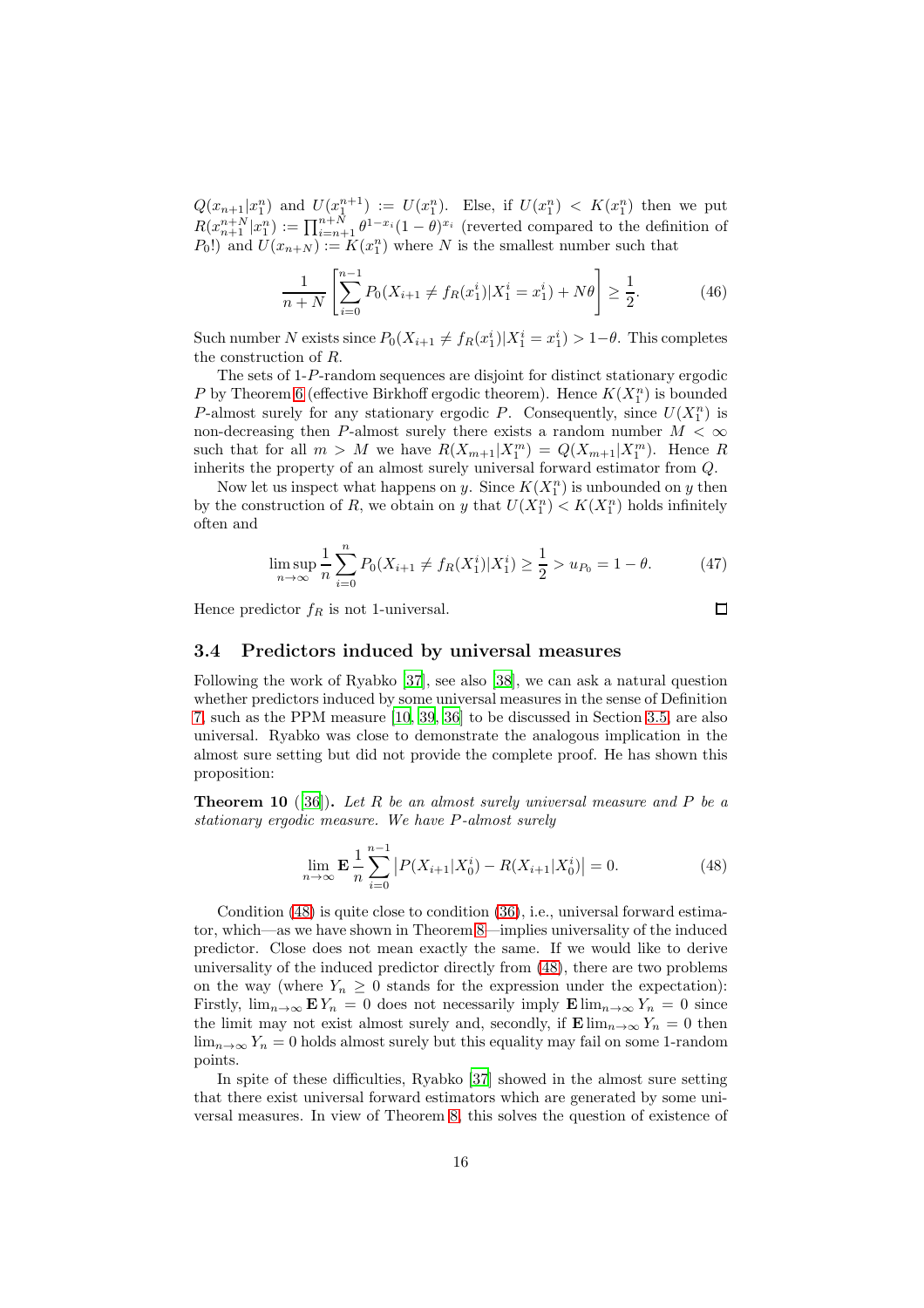universal measures that induce universal predictors. But it does not solve yet the problem of effectivization to algorithmically random points and of systematicity of the construction.

In this section, we will show that each 1-universal measure, under a relatively mild condition [\(1\)](#page-1-0), satisfied by the PPM measure, is a 1-universal forward estimator and hence, in the light of the previous section, it induces a 1-universal predictor. We do not know yet whether this condition is necessary. We will circumvent Theorem [10](#page-15-2) by applying Proposition [7](#page-5-3) (effective Breiman ergodic theorem) and Theorem [1](#page-7-3) (effective Azuma theorem). The first stage of our preparations includes two statements which can be called the effective conditional SMB theorem and the effective conditional universality.

<span id="page-16-2"></span>**Proposition 9** (effective conditional SMB theorem)**.** *Let the alphabet be finite and let* P *be a stationary ergodic probability measure. On* 1*-*P*-random points we have*

$$
\lim_{n \to \infty} \frac{1}{n} \sum_{i=0}^{n-1} \left[ - \sum_{x_{i+1} \in \mathbb{X}} P(x_{i+1} | X_1^i) \log P(x_{i+1} | X_1^i) \right] = h_P. \tag{49}
$$

*Proof.* Let us write the conditional entropy

$$
W_i := \left[ -\sum_{x_{i+1} \in \mathbb{X}} P(x_{i+1} | X_1^i) \log P(x_{i+1} | X_1^i) \right]. \tag{50}
$$

We have  $0 \leq W_i \leq \log D$  with D being the cardinality of the alphabet. Moreover by Proposition [5](#page-5-4) (effective Lévy law), on  $1-P$ -random points there exists limit

$$
\lim_{n \to \infty} W_n \circ T^{-n-1} = \left[ - \sum_{x_0 \in \mathbb{X}} P(x_0 | X_{-\infty}^{-1}) \log P(x_0 | X_{-\infty}^{-1}) \right]. \tag{51}
$$

Hence by Proposition [7](#page-5-3) (effective Breiman ergodic theorem), on  $1-(s, P)$ -random points

$$
\lim_{n \to \infty} \frac{1}{n} \sum_{i=0}^{n-1} W_i = \mathbf{E} \left[ - \sum_{x_0 \in \mathbb{X}} P(x_0 | X_{-\infty}^{-1}) \log P(x_0 | X_{-\infty}^{-1}) \right] = h_P \tag{52}
$$

since  $\mathbf{E} \left[ -\log P(X_0 | X_{-\infty}^{-1}) \right] = \lim_{n \to \infty} \left[ -\log P(X_1^n) \right] / n = h_P.$ 

<span id="page-16-1"></span>**Proposition 10** (effective conditional universality)**.** *Let the alphabet be finite and let* P *be a stationary ergodic probability measure.*

$$
-\log R(x_{n+1}|x_1^n) \le \epsilon_n \sqrt{n/\ln n}, \quad \lim_{n \to \infty} \epsilon_n = 0 \tag{53}
$$

<span id="page-16-0"></span> $\Box$ 

*then on* 1*-*P*-random points we have*

$$
\lim_{n \to \infty} \frac{1}{n} \sum_{i=0}^{n-1} \left[ - \sum_{x_{i+1} \in \mathbb{X}} P(x_{i+1} | X_1^i) \log R(x_{i+1} | X_1^i) \right] = h_P. \tag{54}
$$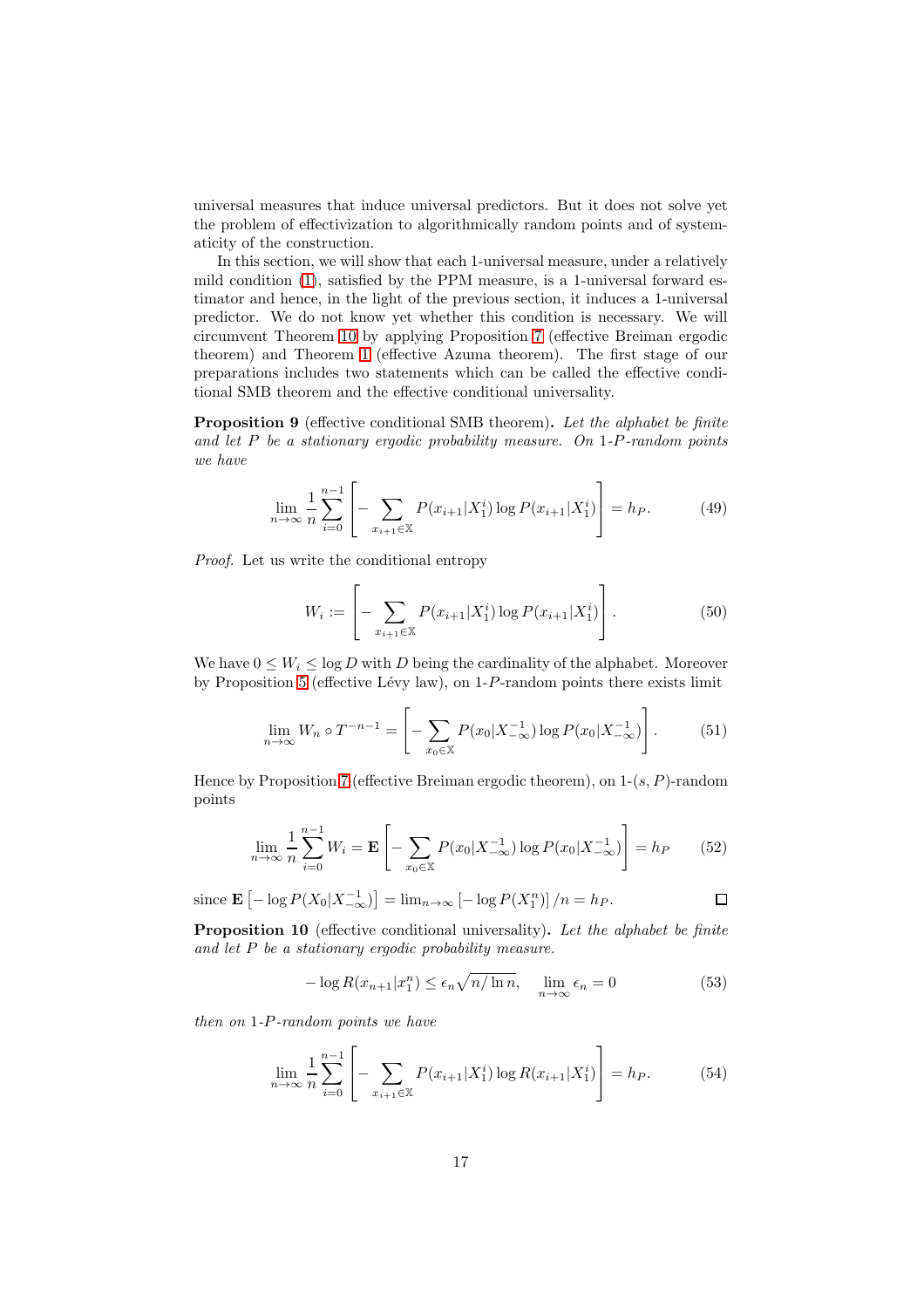*Proof.* Let us write the conditional pointwise entropy  $Z_i := -\log R(X_{i+1}|X_1^i)$ . Now suppose that measure  $R$  is 1-universal and satisfies [\(53\)](#page-16-0). Then by Theorem [1](#page-7-3) (effective Azuma theorem), on 1-P-random points we obtain

$$
\lim_{n \to \infty} \frac{1}{n} \sum_{i=0}^{n-1} \mathbf{E} \left( Z_i | X_1^i \right) = \lim_{n \to \infty} \frac{1}{n} \sum_{i=0}^{n-1} Z_i = \lim_{n \to \infty} \frac{1}{n} \left[ -\log R(X_1^n) \right] = h_P, \quad (55)
$$

which is the claim of Proposition [10.](#page-16-1)

$$
\Box
$$

 $\Box$ 

In the second stage of our preparations, we recall the famous Pinsker inequality used by Ryabko [\[37](#page-22-1)] to prove Theorem [10.](#page-15-2)

<span id="page-17-0"></span>**Proposition 11** (Pinsker inequality [\[11\]](#page-21-15))**.** *Let* p *and* q *be probability distributions over a countable alphabet* X*. We have*

$$
\left[\sum_{x \in \mathbb{X}} |p(x) - q(x)|\right]^2 \le (2\ln 2) \sum_{x \in \mathbb{X}} p(x) \log \frac{p(x)}{q(x)}.\tag{56}
$$

Now we can show the main result of this section, namely, that every universal measure which satisfies a mild condition induces a universal predictor.

<span id="page-17-1"></span>**Theorem 11** (effective induced prediction II)**.** *If measure* R *is* 1*-universal and satisfies [\(53\)](#page-16-0) then it is a* 1*-universal forward estimator.*

*Proof.* Let  $R$  be a 1-universal measure, whereas  $P$  be the stationary ergodic measure. By Propositions [9](#page-16-2) (effective conditional SMB theorem) and [10](#page-16-1) (effective conditional universality), on 1-P-random points we obtain

$$
\lim_{n \to \infty} \frac{1}{n} \sum_{i=0}^{n-1} \left[ \sum_{x_{i+1}} P(x_{i+1} | X_1^i) \log \frac{P(x_{i+1} | X_1^i)}{R(x_{i+1} | X_1^i)} \right] = 0. \tag{57}
$$

Hence by Proposition [11](#page-17-0) (Pinsker inequality), we derive on 1-P-random points

$$
\lim_{n \to \infty} \frac{1}{n} \sum_{i=0}^{n-1} \left[ \sum_{x_{i+1}} \left| P(x_{i+1} | X_1^i) - R(x_{i+1} | X_1^i) \right| \right]^2 = 0. \tag{58}
$$

Subsequently, the Cauchy-Schwarz inequality  $E Y^2 \geq (E Y)^2$  yields on 1-Prandom points

$$
0 \ge \lim_{n \to \infty} \left[ \frac{1}{n} \sum_{i=0}^{n-1} \sum_{x_{i+1}} \left| P(x_{i+1} | X_1^i) - R(x_{i+1} | X_1^i) \right| \right]^2
$$
  
= 
$$
\left[ \lim_{n \to \infty} \frac{1}{n} \sum_{i=0}^{n-1} \sum_{x_{i+1}} \left| P(x_{i+1} | X_1^i) - R(x_{i+1} | X_1^i) \right| \right]^2 \ge 0.
$$
 (59)

Consequently, R is a 1-universal forward estimator.

Combining Theorem [11](#page-17-1) and Theorem [8,](#page-13-2) we obtain that predictor  $f_R$  is 1universal provided measure R is 1-universal and satisfies condition  $(53)$ —if predictor  $f_R$  is computable itself. Condition [\(53\)](#page-16-0) does not seem to have been discussed in the literature of universal prediction.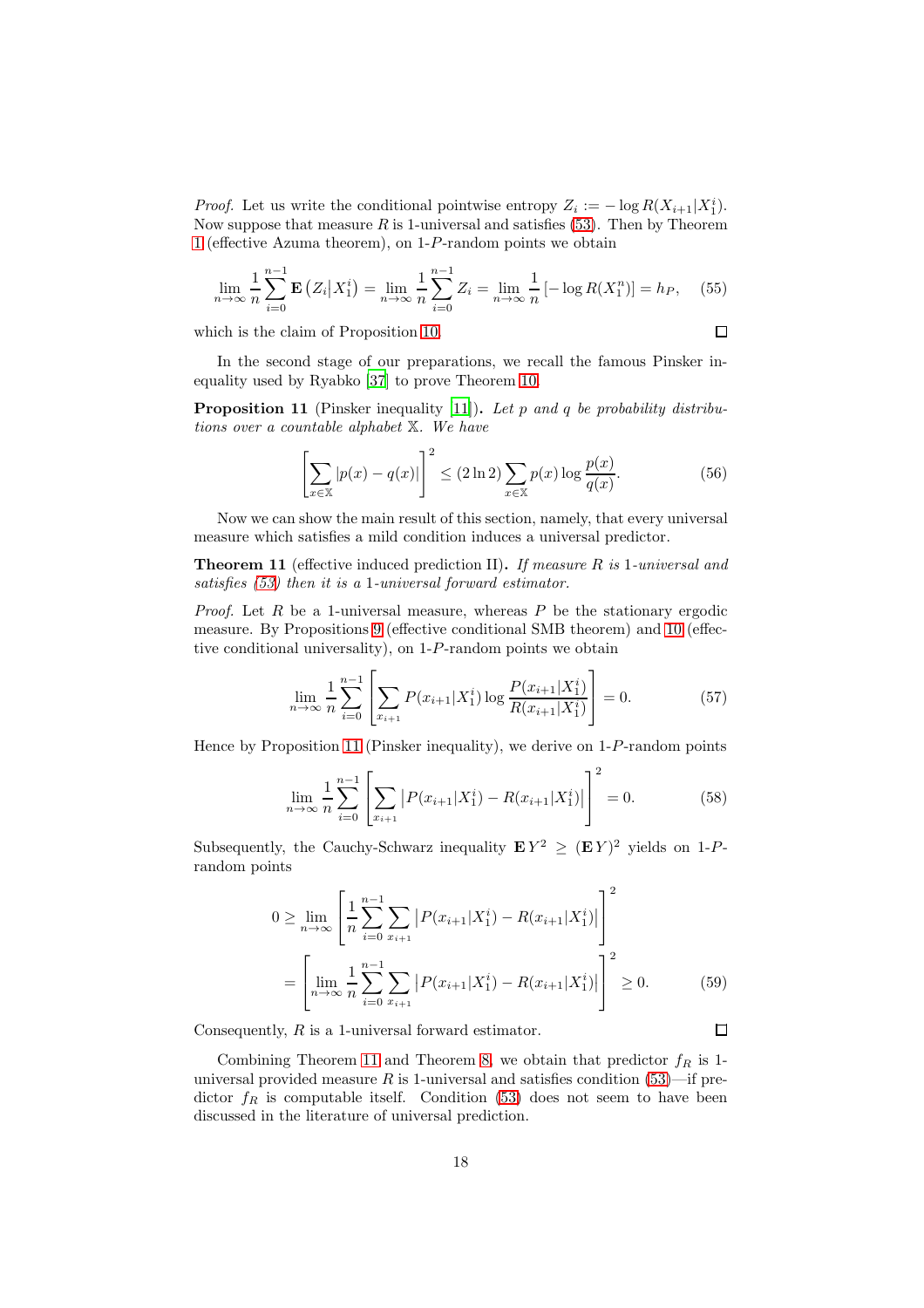#### <span id="page-18-0"></span>**3.5 PPM measure**

In this section, we will discuss the Prediction by Partial Matching (PPM) measure. The PPM measure comes in several flavors and was discovered gradually. Cleary and Witten [\[10\]](#page-21-2) coined the name PPM, which we prefer since it is more distinctive, and considered the adaptive Markov approximations  $PPM_k$  defined roughly in equation [\(60\)](#page-18-1). Later, Ryabko [\[39,](#page-22-3) [36](#page-22-0)] considered the infinite series PPM defined in equation [\(62\)](#page-18-2), called it the measure  $R$ , and proved that it is a universal measure. Precisely, Ryabko used the Krichevsky-Trofimov smoothing  $(+1/2)$  rather than the Laplace smoothing  $(+1)$  applied in [\(60\)](#page-18-1). This difference does not affect universality. As we will show now, series PPM provides an example of a 1-universal measure that satisfies condition [\(53\)](#page-16-0) and thus yields a natural 1-universal predictor.

Upon the first reading, the definition of the PPM measure may appear cumbersome but it is roughly a Bayesian mixture of all Markov chains of all orders. Its universality can be then motivated by the fact that Markov chains with rational transition probabilities are both countable and dense in the class of stationary ergodic measures [\[40\]](#page-23-1). Our specific definition of measure PPM is as follows.

**Definition 11** (PPM measure). Let the alphabet be  $X = \{a_1, \ldots, a_D\}$ , where  $D \geq 2$ *. Adapting definitions by* [\[10](#page-21-2), [39,](#page-22-3) [36,](#page-22-0) [16](#page-21-16)], the PPM measure of order  $k \geq 0$  *is defined as* 

$$
\text{PPM}_k(x_1^n) := \begin{cases} D^{-k-1} \prod_{i=k+2}^n \frac{N(x_{i-k}^i | x_1^{i-1}) + 1}{N(x_{i-k}^{i-1} | x_1^{i-2}) + D}, & k \le n-2, \\ D^{-n}, & k \ge n-1, \end{cases} \tag{60}
$$

where the frequency of a substring  $w_1^k$  in a string  $x_1^n$  is

<span id="page-18-2"></span><span id="page-18-1"></span>
$$
N(w_1^k | x_1^n) := \sum_{i=1}^{n-k+1} \mathbf{1} \{ x_i^{i+k-1} = w_1^k \}.
$$
 (61)

*Subsequently, we define the total PPM measure*

$$
PPM(x_1^n) := \sum_{k=0}^{\infty} \left[ \frac{1}{k+1} - \frac{1}{k+2} \right] PPM_k(x_1^n). \tag{62}
$$

Infinite series [\(62\)](#page-18-2) is computable since  $PPM_k(x_1^n) = D^{-n}$  for  $k \geq n-1$ . The almost sure universality of the total PPM measure follows by the Stirling approximation and the Birkhoff ergodic theorem, see [\[39,](#page-22-3) [36,](#page-22-0) [16](#page-21-16)]. Since the Birkhoff ergodic theorem can be effectivized for 1-random points in form of Proposition [6,](#page-5-2) we obtain in turn this effectivization.

<span id="page-18-3"></span>**Theorem 12** (effective PPM universality, cf. [\[36\]](#page-22-0))**.** *Measure* PPM *is* 1 *universal.*

*Proof.* Computability of the PPM measure follows since series [\(62\)](#page-18-2) can be truncated with the constant term  $\text{PPM}_k(x_1^n) = D^{-n}$  for  $k \geq n-1$  and thus values  $PPM(x_1^n)$  are rational. To show 1-universality of the PPM measure, we observe the following. Using the Stirling approximation, the PPM measure can be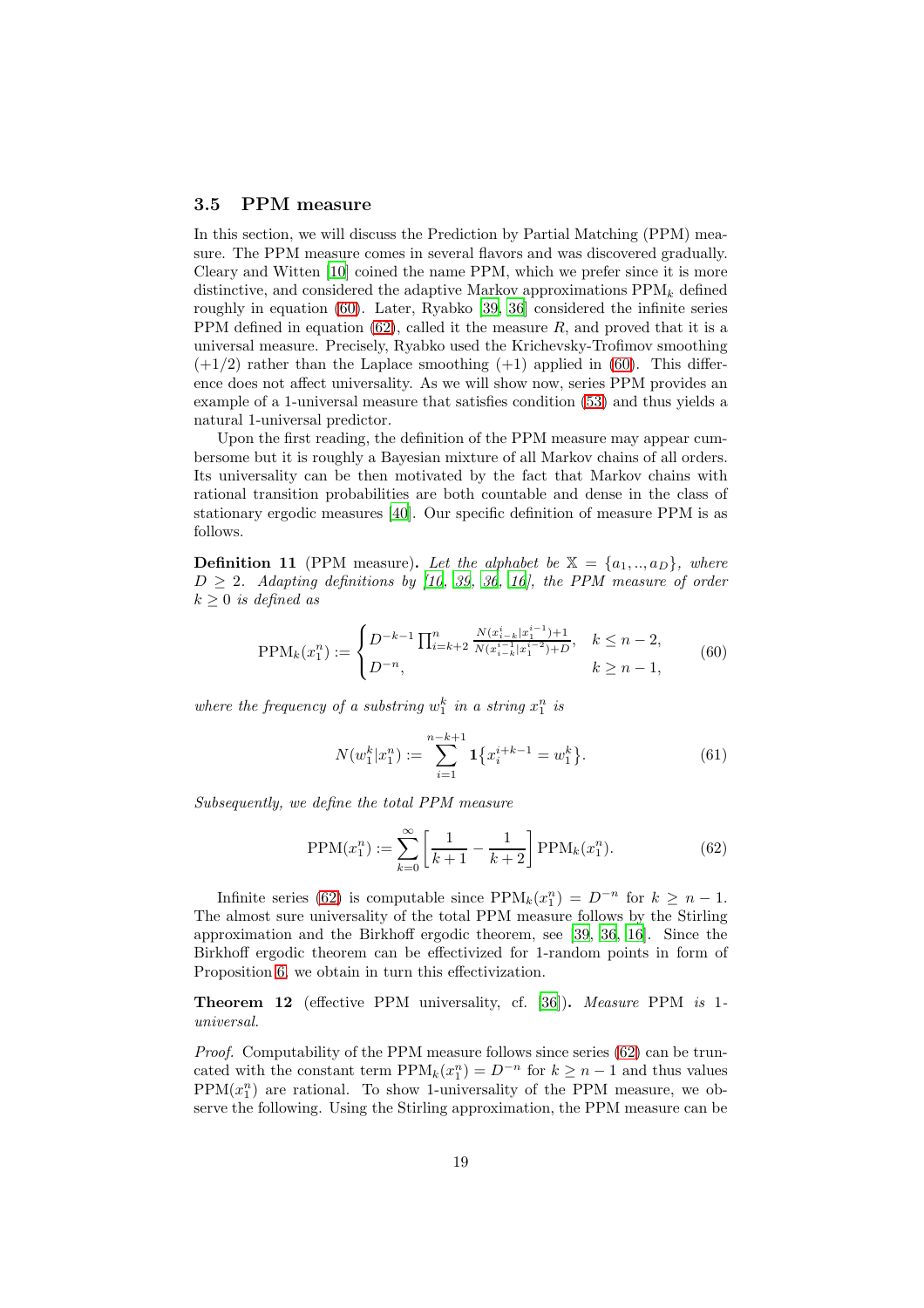related to the empirical entropy of the respective string. The empirical (conditional) entropy of string  $x_1^n$  of order  $k \geq 0$  is defined as

$$
h_k(x_1^n) := \sum_{w_1^{k+1} \in \mathbb{X}^{k+1}} \frac{N(w_1^{k+1} | x_1^n)}{n-k} \log \frac{N(w_1^k | x_1^{n-1})}{N(w_1^{k+1} | x_1^n)}.
$$
(63)

In particular, by Theorem A4 in [\[16](#page-21-16)], we have the bound

$$
0 \le -\log \text{PPM}_k(x_1^n) - k \log D - (n - k)h_k(x_1^n) \le D^{k+1} \log[e^2 n]. \tag{64}
$$

Subsequently, by Proposition [6](#page-5-2) (effective Birkhoff ergodic theorem), on 1-Prandom points we have

<span id="page-19-1"></span><span id="page-19-0"></span>
$$
\lim_{n \to \infty} \frac{N(w_1^{k+1} | X_1^n)}{n - k} = P(w_1^{k+1}).\tag{65}
$$

Then by  $(64)$ ,

$$
\lim_{n \to \infty} \frac{1}{n} \left[ -\log \text{PPM}_k(X_1^n) \right] = h_{k,P} := \mathbf{E} \left[ -\log P(X_{k+1}|X_1^k) \right]. \tag{66}
$$

Since

$$
-\log \text{PPM}(x_1^n) \le 2\log(k+2) - \log \text{PPM}_k(x_1^n) \tag{67}
$$

then

$$
\limsup_{n \to \infty} \frac{1}{n} \left[ -\log \text{PPM}(X_1^n) \right] \le \inf_{k \ge 0} h_{k,P} = h_P \tag{68}
$$

on 1-P-random points, whereas the reverse inequality for the lower limit follows by Proposition [4](#page-5-5) (effective Barron lemma).  $\Box$ 

Finally, we can show that predictor  $f_{PPM}$  induced by the PPM measure is 1-universal. First, we notice explicitly these bounds:

<span id="page-19-4"></span>**Theorem 13** (PPM bounds)**.** *We have*

<span id="page-19-3"></span><span id="page-19-2"></span>
$$
-\log \text{PPM}(x_1^n) \le 2\log(n+1) + n\log D,\tag{69}
$$

$$
-\log \text{PPM}(x_{n+1}|x_1^n) \le 3\log(n+D). \tag{70}
$$

*Proof.* Observe that  $PPM_k(x_1^n) = D^{-n}$  for  $k \geq n-1$ . Hence by [\(67\)](#page-19-1), we obtain claim [\(69\)](#page-19-2). The derivation of claim [\(70\)](#page-19-3) is slightly longer. First, by the definition of  $PPM_k$ , we have

$$
-\log \text{PPM}_k(x_{n+1}|x_1^n) \le \log \left[ N(x_{n-k+1}^n|x_1^{n-1}) + D \right] \le \log(n+D). \tag{71}
$$

Now let  $G(x_1^n)$  be the minimal k such that  $PPM_k(x_1^n)$  is maximal. We have  $G(x_1^n) \leq n-1$ , since PPM<sub>k</sub> $(x_1^n) = D^{-n}$  for  $k \geq n-1$ . Moreover, we have a bound reverse to [\(67\)](#page-19-1), namely

$$
-\log \mathrm{PPM}(x_1^n) \ge -\log \mathrm{PPM}_{G(x_1^n)}(x_1^n). \tag{72}
$$

Combining the above with [\(67\)](#page-19-1) yields

$$
- \log \text{PPM}(x_{n+1}|x_1^n) = -\log \text{PPM}(x_1^{n+1}) + \log \text{PPM}(x_1^n)
$$
  
\n
$$
\leq 2 \log(G(x_1^n) + 2) - \log \text{PPM}_{G(x_1^n)}(x_1^{n+1}) + \log \text{PPM}_{G(x_1^n)}(x_1^n)
$$
  
\n
$$
= 2 \log(G(x_1^n) + 2) + \log \text{PPM}_{G(x_1^n)}(x_{n+1}|x_1^n) \leq 3 \log(n+D). \tag{73}
$$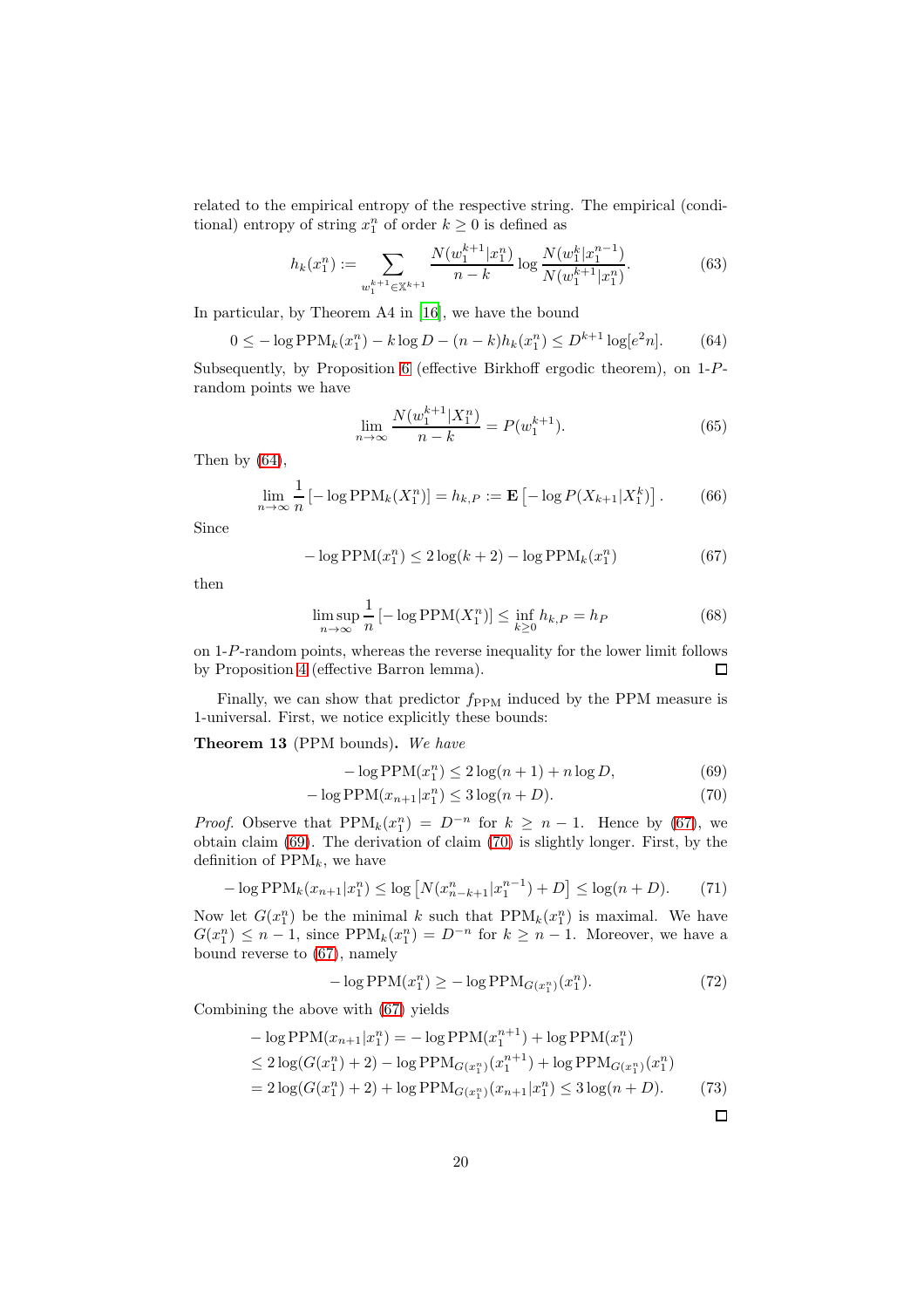Now comes the main theorem.

**Theorem 14.** Predictor f<sub>PPM</sub> is 1-universal.

*Proof.* Computability of predictor  $f_{PPM}$  follows since values  $PPM(x_1^n)$  are rational so the least symbol of those having the maximal conditional probability can be computed in a finite time. Consequently, the claim follows by Theorems [11,](#page-17-1) [12,](#page-18-3) and [13.](#page-19-4) П

We think that 1-universality of predictor  $f_{PPM}$  is quite expected and intuitive. But as we can see, the PPM measure satisfies condition [\(53\)](#page-16-0) with a large reserve. It is an open question whether there are 1-universal measures such that conditional probabilities  $R(x_{n+1}|x_1^n)$  converge to zero much faster than for the PPM measure but they still induce 1-universal predictors. It would be interesting to find such measures. Maybe they have some other desirable properties, also from a practical point of view.

### **Funding**

This work was supported by the National Science Centre Poland grant 2018/31/B/HS1/04018.

## **Acknowledgments**

The authors are grateful to the anonymous reviewers of unaccepted earlier conference versions of the paper, who provided a very stimulating and encouraging feedback. Additional improvements to the paper were inspired by participants of the Kolmogorov seminar in Moscow at which this work was presented by the first author. Finally, the authors express their gratitude to Dariusz Kalociński for his comments and proofreading. Both authors declare an equal contribution to the paper.

### **References**

- <span id="page-20-0"></span>[1] Paul H. Algoet. The strong law of large numbers for sequential decisions under uncertainty. *IEEE Trans. Inform. Theory*, 40(3):609–633, 1994.
- <span id="page-20-4"></span>[2] Paul H. Algoet and Thomas M. Cover. A sandwich proof of the Shannon-McMillan-Breiman theorem. *Ann. Probab.*, 16:899–909, 1988.
- <span id="page-20-1"></span>[3] Kazuoki Azuma. Weighted sums of certain dependent random variables. *Tohoku Math. J. Sec. Ser.*, 19(3):357–367, 1967.
- <span id="page-20-5"></span>[4] David Harold Bailey. *Sequential schemes for classifying and predicting ergodic processes*. PhD thesis, Stanford University, 1976.
- <span id="page-20-3"></span>[5] Andrew R. Barron. *Logically Smooth Density Estimation*. PhD thesis, Stanford University, 1985.
- <span id="page-20-2"></span>[6] Laurent Bienvenu, Adam R. Day, Mathieu Hoyrup, Ilya Mezhirov, and Alexander Shen. A constructive version of Birkhoff's ergodic theorem for Martin-Löf random points. *Inform. and Comput.*, 210:21–30, 2012.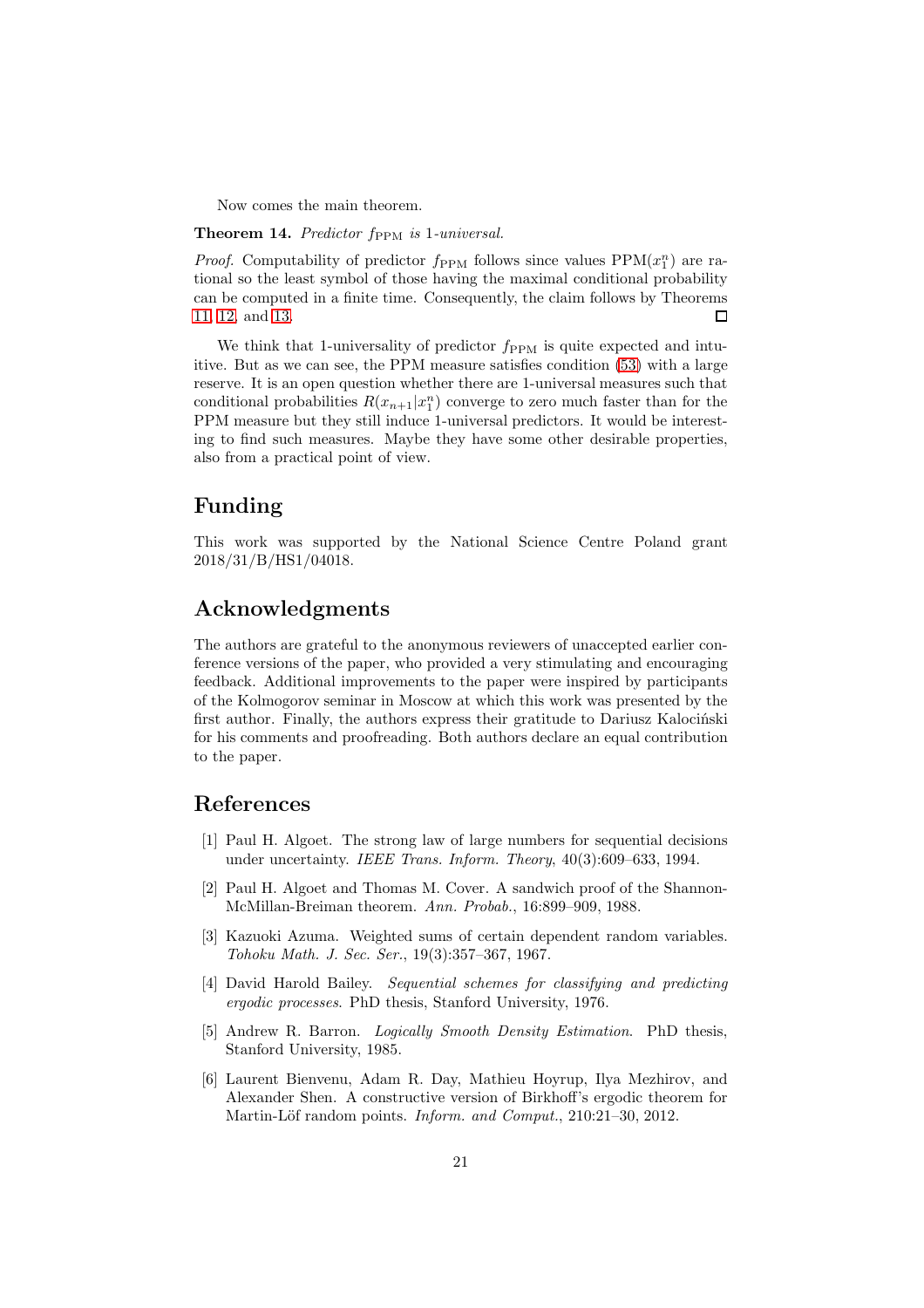- <span id="page-21-1"></span>[7] Leo Breiman. The individual ergodic theorem of information theory. *Ann. Math. Statist.*, 28:809–811, 1957.
- <span id="page-21-8"></span>[8] Moses Charikar, Eric Lehman, April Lehman, Ding Liu, Rina Panigrahy, Manoj Prabhakaran, Amit Sahai, and Abhi Shelat. The smallest grammar problem. *IEEE Trans. Inform. Theory*, 51:2554–2576, 2005.
- <span id="page-21-7"></span>[9] K. L. Chung. A note on the ergodic theorem of information theory. *Ann. Math. Statist.*, 32:612–614, 1961.
- <span id="page-21-2"></span>[10] John Cleary and Ian Witten. Data compression using adaptive coding and partial string matching. *IEEE Trans. Comm.*, 32:396–402, 1984.
- <span id="page-21-15"></span>[11] Imre Csisz´ar and J´anos K¨orner. *Information Theory: Coding Theorems for Discrete Memoryless Systems*. Cambridge University Press, 2011.
- <span id="page-21-0"></span>[12] A. Philip Dawid and Vladimir G. Vovk. Prequential probability: principles and properties. *Bernoulli*, 5(1):125–162, 1999.
- <span id="page-21-6"></span>[13] Adam D. Day and Joseph S. Miller. Randomness for non-computable measures. *Trans. Amer. Math. Soc.*, 365(7):3575–3591, 2013.
- <span id="page-21-14"></span>[14] Luc Devroye, László Györfi, and Gábor Lugosi. *A Probabilistic Theory of Pattern Recognition*. Springer, 1996.
- <span id="page-21-9"></span>[15] Łukasz Dębowski. On the vocabulary of grammar-based codes and the logical consistency of texts. *IEEE Trans. Inform. Theory*, 57:4589–4599, 2011.
- <span id="page-21-16"></span>[16] Łukasz Dębowski. Is natural language a perigraphic process? The theorem about facts and words revisited. *Entropy*, 20(2):85, 2018.
- <span id="page-21-11"></span>[17] Łukasz Dębowski. *Information Theory Meets Power Laws: Stochastic Processes and Language Models*. Wiley and Sons, 2021.
- <span id="page-21-3"></span>[18] Rodney G. Downey and Denis R. Hirschfeldt. *Algorithmic Randomness and Complexity*. Springer, 2010.
- <span id="page-21-10"></span>[19] Robert M. Fano. *Transmission of Information*. The MIT Press, 1961.
- <span id="page-21-12"></span>[20] Lance Fortnow and Jack H. Lutz. Prediction and dimension. *J. Comp. System Sci.*, 70(4):570–589, 2005.
- <span id="page-21-4"></span>[21] Johanna N. Y. Franklin, Noam Greenberg, Joseph S. Miller, and Keng Meng Ng. Martin-Löf random points satisfy Birkhoff's ergodic theorem for effectively closed sets. *Proc. Amer. Math. Soc.*, 140:3623–3628, 2012.
- <span id="page-21-5"></span>[22] Peter Gács. Uniform test of algorithmic randomness over a general space. *Theor. Comp. Sci.*, 341:91–137, 2005.
- <span id="page-21-13"></span>[23] László Györfi and Gábor Lugosi. Strategies for sequential prediction of stationary time series. In M. Dror, P. L'Ecuyer, and F. Szidarovszky, editors, *Modeling Uncertainty: An examination of its theory, methods, and applications*. Kluwer Academic Publishers, 2001.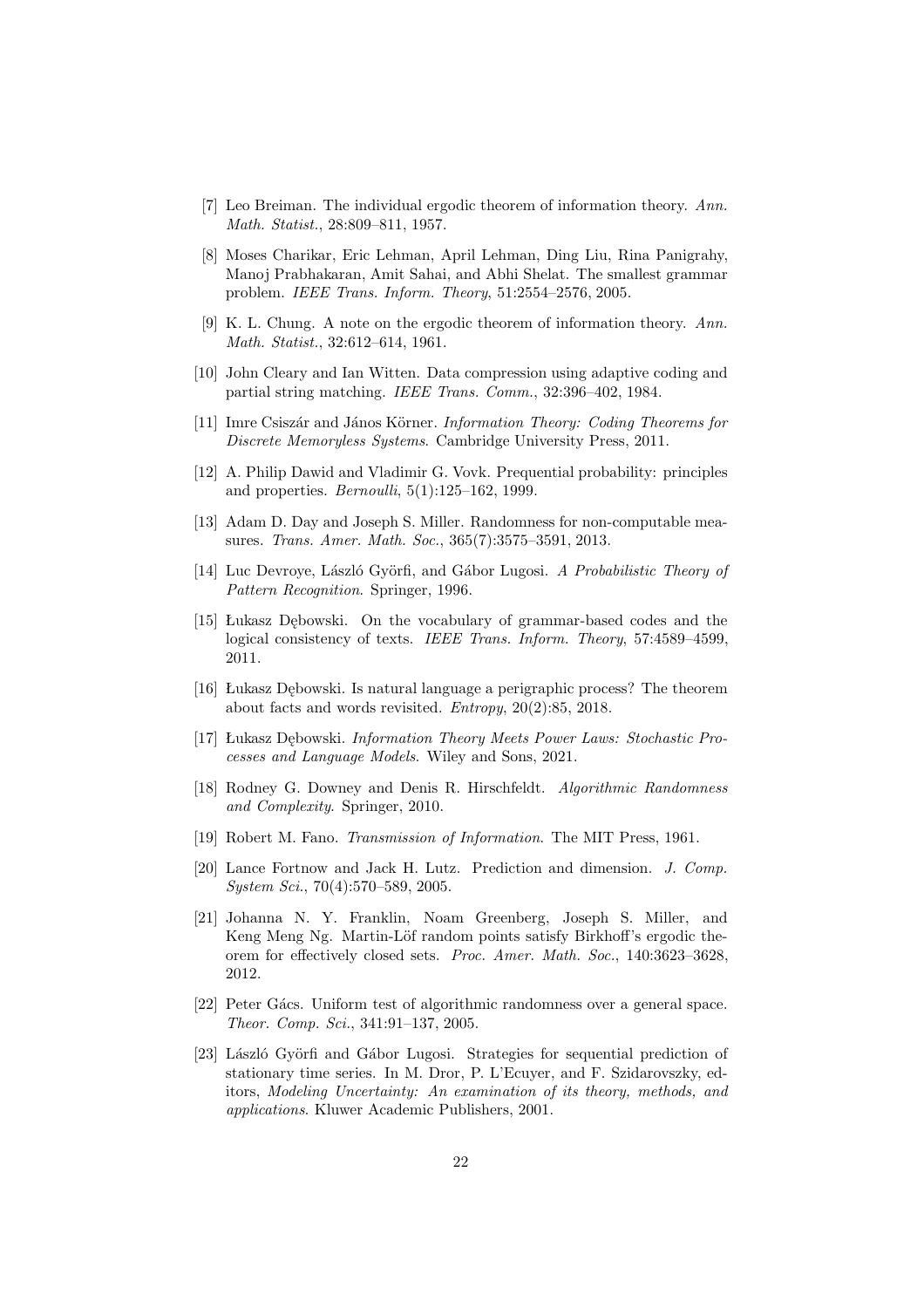- <span id="page-22-15"></span>[24] László Györfi, Gábor Lugosi, and Gusztáv Morvai. A simple randomized algorithm for consistent sequential prediction of ergodic time series. *IEEE Trans. Inform. Theory*, 45(7):2642–2650, 1999.
- <span id="page-22-11"></span>[25] Michael Hochman. Upcrossing inequalities for stationary sequences and applications. *Ann. Probab.*, 37(6):2135–2149, 2009.
- <span id="page-22-12"></span>[26] Mathieu Hoyrup. The dimension of ergodic random sequences. In *29th International Symposium on Theoretical Aspects of Computer Science*, page 567, 2012.
- <span id="page-22-13"></span>[27] John C. Kieffer and Enhui Yang. Grammar-based codes: A new class of universal lossless source codes. *IEEE Trans. Inform. Theory*, 46:737–754, 2000.
- <span id="page-22-7"></span>[28] Leonid A. Levin. The concept of a random sequence. *Dokl. Akad. Nauk SSSR*, 21:548–550, 1973.
- <span id="page-22-8"></span>[29] Leonid A. Levin. Uniform tests for randomness. *Dokl. Akad. Nauk SSSR*, 227(1):33–35, 1976.
- <span id="page-22-9"></span>[30] Leonid A. Levin. Randomness conservation inequalities: information and independence in mathematical theories. *Inform. and Control*, 61(1):15–37, 1984.
- <span id="page-22-4"></span>[31] Per Martin-Löf. The definition of random sequences. *Inform. and Control*, 9:602–619, 1966.
- <span id="page-22-14"></span>[32] Donald S. Ornstein. Guessing the next output of a stationary process. *Israel J. Math.*, 30(3):292–296, 1978.
- <span id="page-22-10"></span>[33] Daniel Osherson and Scott Weinstein. Recognizing strong random reals. *Rev. Symbol. Logic*, 1(1):56–63, 2008.
- <span id="page-22-5"></span>[34] Jan Reimann. Effectively closed sets of measures and randomness. *Ann. Pure Appl. Logic*, 156(1):170–182, 2008.
- <span id="page-22-6"></span>[35] Jan Reimann and Theodore A. Slaman. Measures and their random reals. *Trans. Amer. Math. Soc.*, 367:5081–5097, 2015.
- <span id="page-22-0"></span>[36] Boris Ryabko. Applications of Kolmogorov complexity and universal codes to nonparametric estimation of characteristics of time series. *Fund. Informat.*, 83(1-2):177–196, 2008.
- <span id="page-22-1"></span>[37] Boris Ryabko. Compression-based methods for nonparametric prediction and estimation of some characteristics of time series. *IEEE Trans. Inform. Theory*, 55(9):4309–4315, 2009.
- <span id="page-22-2"></span>[38] Boris Ryabko, Jaakko Astola, and Mikhail Malyutov. *Compression-Based Methods of Statistical Analysis and Prediction of Time Series*. Springer, 2016.
- <span id="page-22-3"></span>[39] Boris Y. Ryabko. Prediction of random sequences and universal coding. *Probl. Inform. Transm.*, 24(2):87–96, 1988.